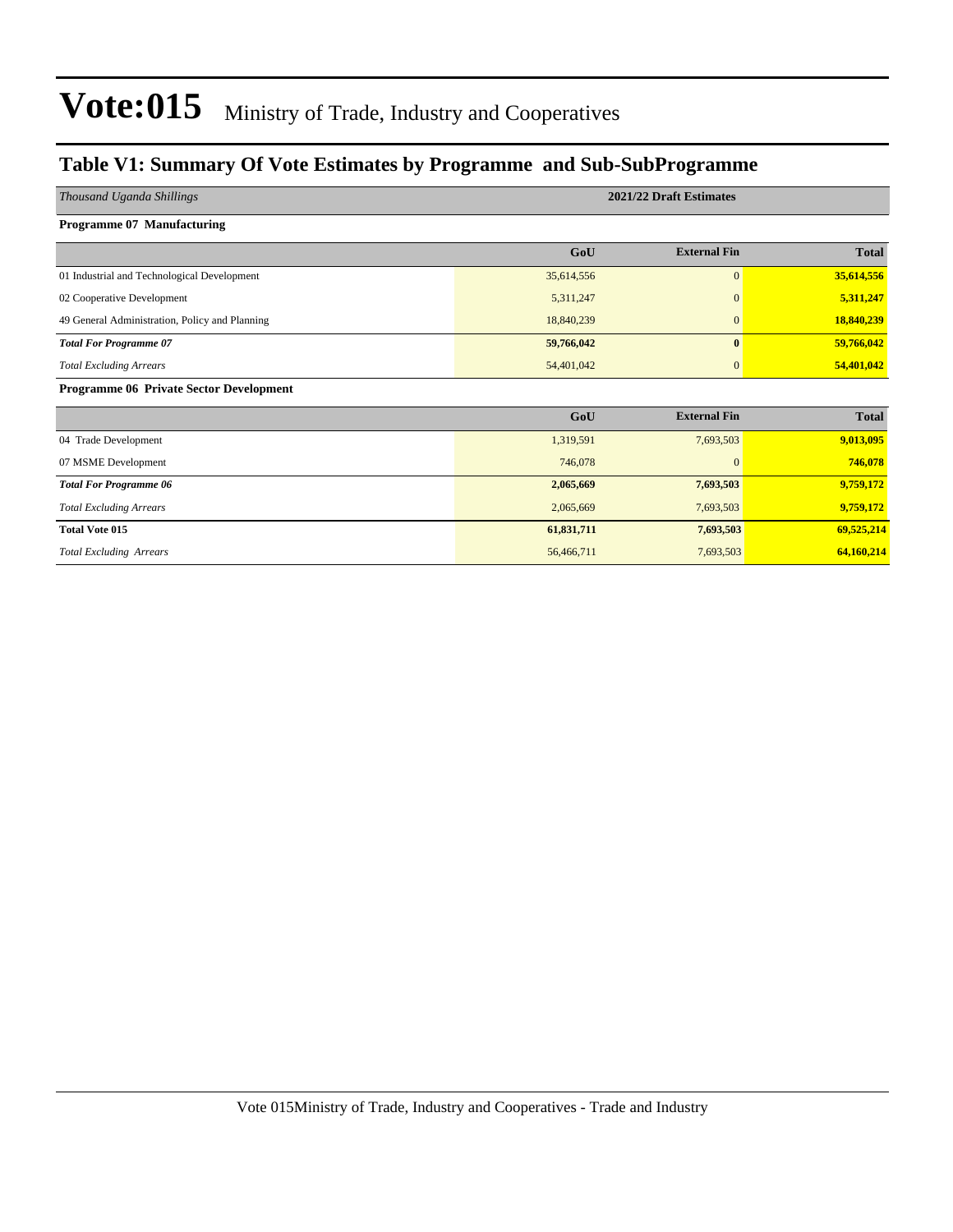#### **Table V2: Summary Of Vote Estimates by Sub-SubProgramme,Department and Project**

| Thousand Uganda Shillings                                                       |                  | 2020/21 Approved Budget |                  | 2021/22 Draft Estimates |                  |                               |              |  |
|---------------------------------------------------------------------------------|------------------|-------------------------|------------------|-------------------------|------------------|-------------------------------|--------------|--|
| Sub-SubProgramme 01 Industrial and Technological Development                    |                  |                         |                  |                         |                  |                               |              |  |
| <b>Recurrent Budget Estimates</b>                                               | <b>Wage</b>      | <b>Non-Wage</b>         | <b>AIA</b>       | <b>Total</b>            | Wage             | <b>Non-Wage</b>               | <b>Total</b> |  |
| 12 Industry and Technology                                                      | 432,365          | 40,379,165              | $\boldsymbol{0}$ | 40,811,530              | 432,365          | 33,974,428                    | 34,406,793   |  |
| <b>Total Recurrent Budget Estimates for Sub-</b><br><b>SubProgramme</b>         | 432,365          | 40,379,165              | $\bf{0}$         | 40,811,530              | 432,365          | 33,974,428                    | 34,406,793   |  |
| Development Budget Estimates                                                    | <b>GoU Dev't</b> | <b>External Fin</b>     | <b>AIA</b>       | <b>Total</b>            |                  | <b>GoU Dev't External Fin</b> | <b>Total</b> |  |
| 1495 Rural Industrial Development Project (OVOP Project<br>Phase III)           | 1,207,763        | $\boldsymbol{0}$        | $\boldsymbol{0}$ | 1,207,763               | 1,207,763        | 0                             | 1,207,763    |  |
| <b>Total Development Budget Estimates for Sub-</b><br>SubProgramme              | 1,207,763        | $\bf{0}$                | $\bf{0}$         | 1,207,763               | 1,207,763        | $\bf{0}$                      | 1,207,763    |  |
|                                                                                 | GoU              | <b>External Fin</b>     | <b>AIA</b>       | <b>Total</b>            | GoU              | <b>External Fin</b>           | <b>Total</b> |  |
| <b>Total For Sub-SubProgramme 01</b>                                            | 42,019,293       | $\bf{0}$                | $\bf{0}$         | 42,019,293              | 35,614,556       | $\bf{0}$                      | 35,614,556   |  |
| <b>Total Excluding Arrears</b>                                                  | 42,019,293       | $\boldsymbol{0}$        | $\boldsymbol{0}$ | 42,019,293              | 35,614,556       | $\mathbf{0}$                  | 35,614,556   |  |
| <b>Sub-SubProgramme 02 Cooperative Development</b>                              |                  |                         |                  |                         |                  |                               |              |  |
| <b>Recurrent Budget Estimates</b>                                               | <b>Wage</b>      | <b>Non-Wage</b>         | <b>AIA</b>       | <b>Total</b>            | <b>Wage</b>      | <b>Non-Wage</b>               | <b>Total</b> |  |
| 13 Cooperatives Development                                                     | 228,895          | 19,136,862              | $\boldsymbol{0}$ | 19,365,757              | 228,895          | 5,082,352                     | 5,311,247    |  |
| <b>Total Recurrent Budget Estimates for Sub-</b><br>SubProgramme                | 228,895          | 19,136,862              | $\bf{0}$         | 19,365,757              | 228,895          | 5,082,352                     | 5,311,247    |  |
|                                                                                 | GoU              | <b>External Fin</b>     | <b>AIA</b>       | <b>Total</b>            | GoU              | <b>External Fin</b>           | <b>Total</b> |  |
| <b>Total For Sub-SubProgramme 02</b>                                            | 19,365,757       | 0                       | $\bf{0}$         | 19,365,757              | 5,311,247        | $\bf{0}$                      | 5,311,247    |  |
| <b>Total Excluding Arrears</b>                                                  | 19,365,757       | $\boldsymbol{0}$        | $\boldsymbol{0}$ | 19,365,757              | 5,311,247        | $\mathbf{0}$                  | 5,311,247    |  |
| Sub-SubProgramme 04 Trade Development                                           |                  |                         |                  |                         |                  |                               |              |  |
| <b>Recurrent Budget Estimates</b>                                               | <b>Wage</b>      | Non-Wage                | <b>AIA</b>       | <b>Total</b>            | Wage             | <b>Non-Wage</b>               | <b>Total</b> |  |
| 07 External Trade                                                               | 193,730          | 1,339,769               | $\boldsymbol{0}$ | 1,533,499               | 213,730          | 676,752                       | 890,483      |  |
| 08 Internal Trade                                                               | 246,979          | 316,630                 | $\boldsymbol{0}$ | 563,609                 | 275,764          | 153,345                       | 429,109      |  |
| 16 Directorate of Trade, Industry and Cooperatives                              | 48,785           | 45,080                  | $\boldsymbol{0}$ | 93,865                  | $\mathbf{0}$     | $\overline{0}$                | $\bf{0}$     |  |
| <b>Total Recurrent Budget Estimates for Sub-</b><br><b>SubProgramme</b>         | 489,494          | 1,701,479               | $\bf{0}$         | 2,190,973               | 489,494          | 830,097                       | 1,319,591    |  |
| Development Budget Estimates                                                    | <b>GoU Dev't</b> | <b>External Fin</b>     | <b>AIA</b>       | <b>Total</b>            |                  | <b>GoU Dev't External Fin</b> | <b>Total</b> |  |
| 1291 Regional Integration Implementation Programme<br>[RIIP] Support for Uganda | $\boldsymbol{0}$ | 10,202,411              | $\boldsymbol{0}$ | 10,202,411              | $\mathbf{0}$     | 7,693,503                     | 7,693,503    |  |
| <b>Total Development Budget Estimates for Sub-</b><br><b>SubProgramme</b>       | $\bf{0}$         | 10,202,411              | $\bf{0}$         | 10,202,411              | $\bf{0}$         | 7,693,503                     | 7,693,503    |  |
|                                                                                 |                  | GoU External Fin        | <b>AIA</b>       | <b>Total</b>            | GoU              | <b>External Fin</b>           | <b>Total</b> |  |
| <b>Total For Sub-SubProgramme 04</b>                                            | 2,190,973        | 10,202,411              | $\bf{0}$         | 12,393,384              | 1,319,591        | 7,693,503                     | 9,013,095    |  |
| <b>Total Excluding Arrears</b>                                                  | 2,190,973        | 10,202,411              | $\boldsymbol{0}$ | 12,393,384              | 1,319,591        | 7,693,503                     | 9,013,095    |  |
| <b>Sub-SubProgramme 07 MSME Development</b>                                     |                  |                         |                  |                         |                  |                               |              |  |
| <b>Recurrent Budget Estimates</b>                                               | <b>Wage</b>      | Non-Wage                | <b>AIA</b>       | <b>Total</b>            | <b>Wage</b>      | Non-Wage                      | <b>Total</b> |  |
| 18 Directorate of MSMEs                                                         | $\mathbf{0}$     | 28,215                  | $\boldsymbol{0}$ | 28,215                  | $\boldsymbol{0}$ | 0                             | $\bf{0}$     |  |
| 19 Processing and Marketing Department                                          | 243,029          | 286,104                 | $\boldsymbol{0}$ | 529,133                 | 243,029          | 133,254                       | 376,283      |  |
| 20 Business Development and Quality Assurance<br>Department                     | 240,701          | 304,506                 | $\boldsymbol{0}$ | 545,207                 | 240,701          | 129,093                       | 369,795      |  |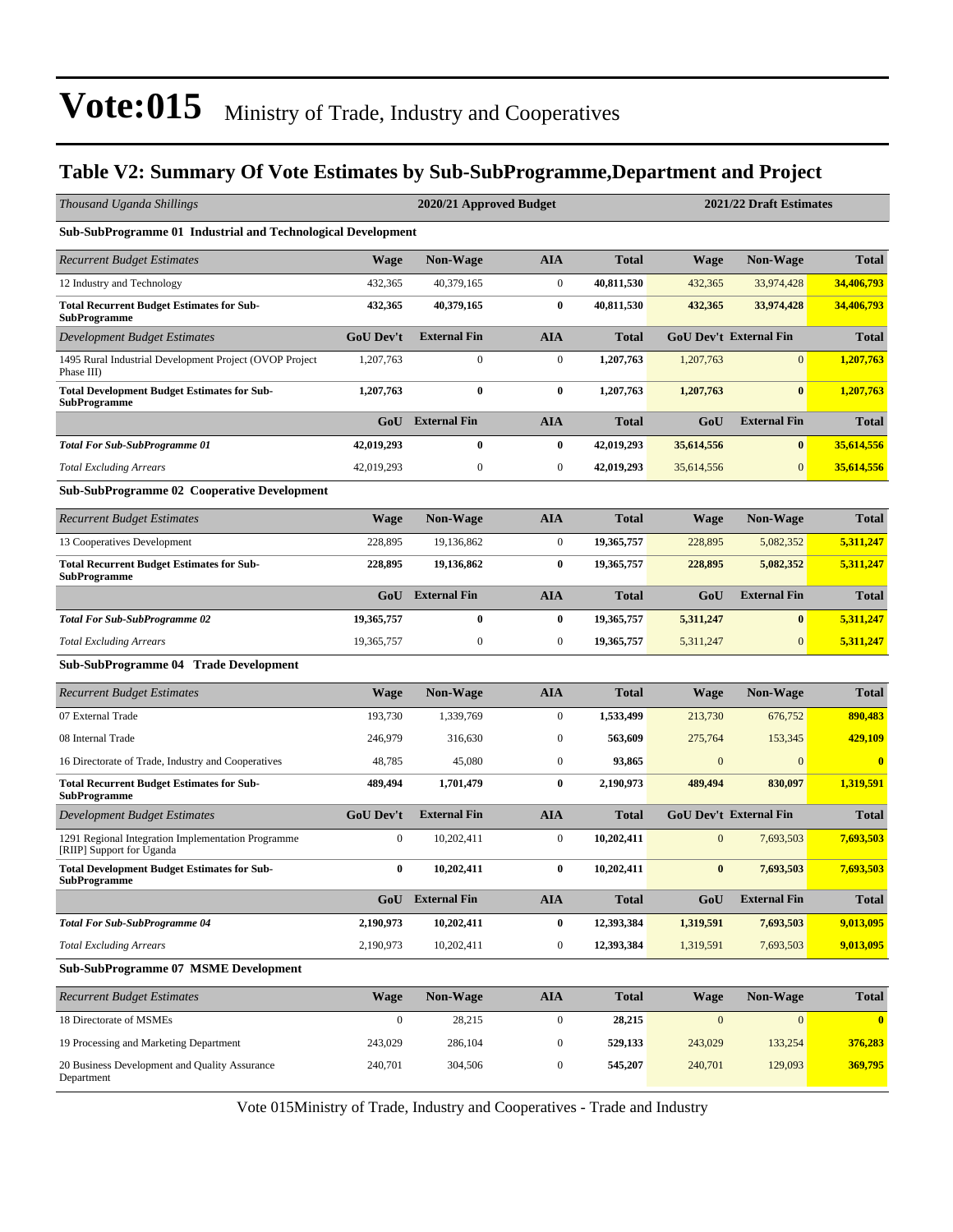| <b>Total Recurrent Budget Estimates for Sub-</b><br><b>SubProgramme</b>   | 483,731          | 618,825             | $\bf{0}$       | 1,102,555    | 483,731     | 262,347                       | 746,078      |  |  |  |  |
|---------------------------------------------------------------------------|------------------|---------------------|----------------|--------------|-------------|-------------------------------|--------------|--|--|--|--|
|                                                                           | GoU              | <b>External Fin</b> | <b>AIA</b>     | <b>Total</b> | GoU         | <b>External Fin</b>           | <b>Total</b> |  |  |  |  |
| <b>Total For Sub-SubProgramme 07</b>                                      | 1,102,555        | $\bf{0}$            | 0              | 1,102,555    | 746,078     | $\bf{0}$                      | 746,078      |  |  |  |  |
| <b>Total Excluding Arrears</b>                                            | 1,102,555        | $\mathbf{0}$        | $\overline{0}$ | 1,102,555    | 746,078     | $\mathbf{0}$                  | 746,078      |  |  |  |  |
| Sub-SubProgramme 49 General Administration, Policy and Planning           |                  |                     |                |              |             |                               |              |  |  |  |  |
| <b>Recurrent Budget Estimates</b>                                         | <b>Wage</b>      | Non-Wage            | <b>AIA</b>     | <b>Total</b> | <b>Wage</b> | Non-Wage                      | <b>Total</b> |  |  |  |  |
| 01 HOs and Administration                                                 | 664,926          | 12,553,996          | $\overline{0}$ | 13,218,922   | 664,926     | 14,298,360                    | 14,963,286   |  |  |  |  |
| 15 Internal Audit                                                         | 24,859           | 65,300              | $\mathbf{0}$   | 90,159       | 24,859      | 27,684                        | 52,542       |  |  |  |  |
| 17 Policy and Planning                                                    | 133,979          | 278,480             | $\overline{0}$ | 412,459      | 133,979     | 114,431                       | 248,410      |  |  |  |  |
| <b>Total Recurrent Budget Estimates for Sub-</b><br><b>SubProgramme</b>   | 823,764          | 12,897,776          | $\bf{0}$       | 13,721,539   | 823,764     | 14,440,475                    | 15,264,239   |  |  |  |  |
| <b>Development Budget Estimates</b>                                       | <b>GoU Dev't</b> | <b>External Fin</b> | <b>AIA</b>     | <b>Total</b> |             | <b>GoU Dev't External Fin</b> | <b>Total</b> |  |  |  |  |
| 1689 Retooling of Ministry of Trade and Industry                          | 3,576,000        | $\mathbf{0}$        | $\overline{0}$ | 3,576,000    | 3,576,000   | $\mathbf{0}$                  | 3,576,000    |  |  |  |  |
| <b>Total Development Budget Estimates for Sub-</b><br><b>SubProgramme</b> | 3,576,000        | $\bf{0}$            | $\bf{0}$       | 3,576,000    | 3,576,000   | $\mathbf{0}$                  | 3,576,000    |  |  |  |  |
|                                                                           | GoU              | <b>External Fin</b> | <b>AIA</b>     | <b>Total</b> | GoU         | <b>External Fin</b>           | <b>Total</b> |  |  |  |  |
| <b>Total For Sub-SubProgramme 49</b>                                      | 17,297,539       | $\bf{0}$            | $\bf{0}$       | 17,297,539   | 18,840,239  | $\bf{0}$                      | 18,840,239   |  |  |  |  |
| <b>Total Excluding Arrears</b>                                            | 14,378,990       | $\mathbf{0}$        | $\overline{0}$ | 14,378,990   | 13,475,239  | 0                             | 13,475,239   |  |  |  |  |
| <b>Total Vote 015</b>                                                     | 81,976,118       | 10,202,411          | $\bf{0}$       | 92,178,529   | 61,831,711  | 7,693,503                     | 69,525,214   |  |  |  |  |
| <b>Total Excluding Arrears</b>                                            | 79,057,568       | 10,202,411          | $\mathbf{0}$   | 89,259,980   | 56,466,711  | 7,693,503                     | 64,160,214   |  |  |  |  |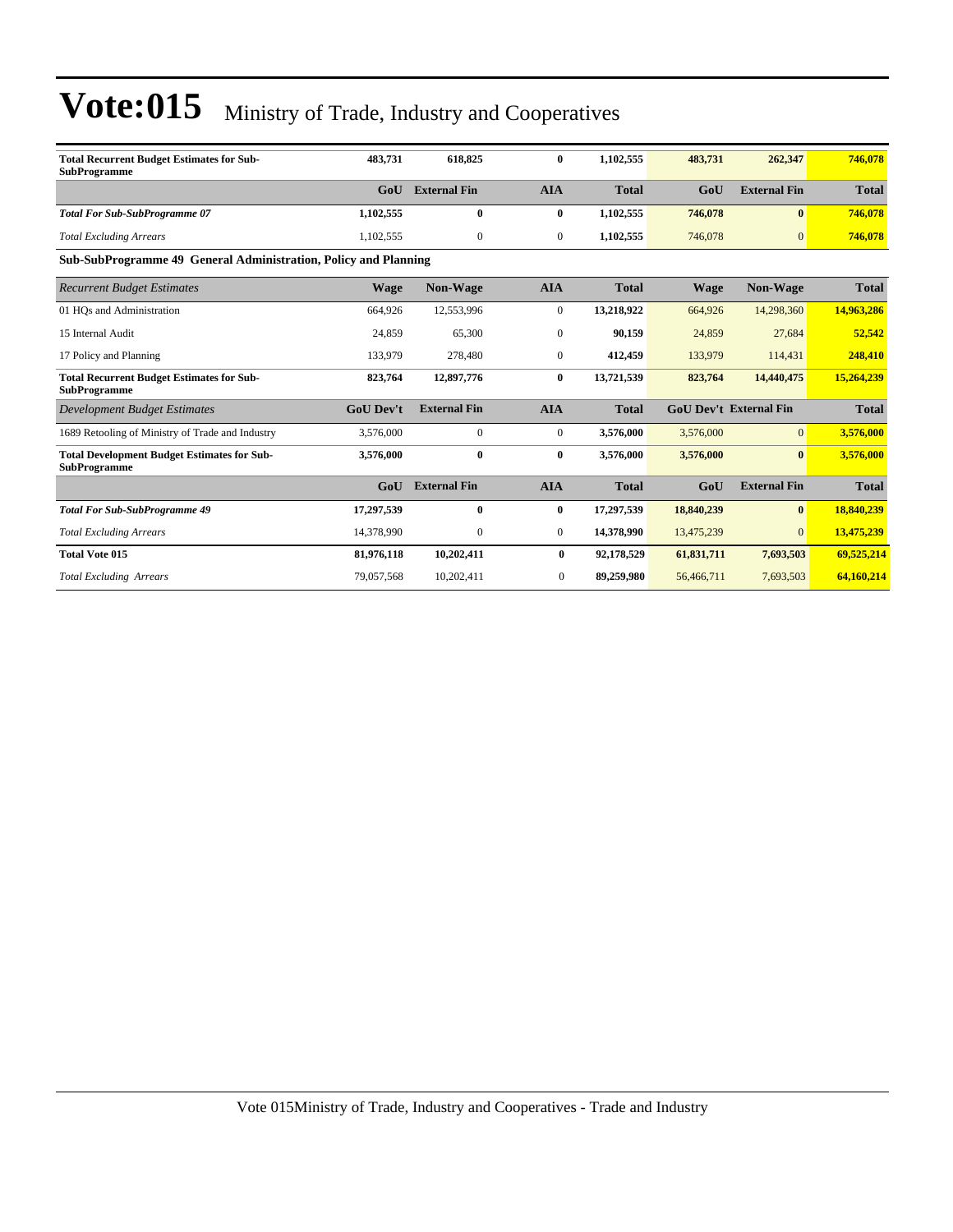#### **Table V3: Summary Vote Estimates by Item**

| Thousand Uganda Shillings                                   |            | 2020/21 Approved Budget |          |              | 2021/22 Draft Estimates |                     |               |  |  |
|-------------------------------------------------------------|------------|-------------------------|----------|--------------|-------------------------|---------------------|---------------|--|--|
|                                                             | GoU        | <b>External Fin</b>     | AIA      | <b>Total</b> | GoU                     | <b>External Fin</b> | <b>Total</b>  |  |  |
| <b>Employees, Goods and Services (Outputs Provided)</b>     | 21,444,562 | 1,269,138               | $\bf{0}$ | 22,713,700   | 9,462,899               | 865,347             | 10,328,247    |  |  |
| 211101 General Staff Salaries                               | 2,458,249  | $\bf{0}$                | $\bf{0}$ | 2,458,249    | 2,458,249               | $\bf{0}$            | 2,458,249     |  |  |
| 211102 Contract Staff Salaries                              | $\bf{0}$   | 80,424                  | $\bf{0}$ | 80,424       | $\bf{0}$                | 80,424              | 80,424        |  |  |
| 211103 Allowances (Inc. Casuals, Temporary)                 | 1,107,050  | 414,681                 | 0        | 1,521,730    | 578,437                 | 143,731             | 722,168       |  |  |
| 212101 Social Security Contributions                        | $\bf{0}$   | 21,134                  | 0        | 21,134       | $\bf{0}$                | 21,134              | 21,134        |  |  |
| 212102 Pension for General Civil Service                    | 3,886,274  | $\bf{0}$                | 0        | 3,886,274    | 3,928,486               | $\bf{0}$            | 3,928,486     |  |  |
| 212106 Validation of old Pensioners                         | 38,610     | $\bf{0}$                | 0        | 38,610       | 12,805                  | $\bf{0}$            | 12,805        |  |  |
| 213001 Medical expenses (To employees)                      | 10,000     | $\bf{0}$                | $\bf{0}$ | 10,000       | 10,000                  | $\bf{0}$            | 10,000        |  |  |
| 213002 Incapacity, death benefits and funeral expenses      | 2,400      | $\bf{0}$                | 0        | 2,400        | 2,400                   | $\bf{0}$            | 2,400         |  |  |
| 213004 Gratuity Expenses                                    | 260,628    | $\bf{0}$                | $\bf{0}$ | 260,628      | 94,081                  | $\bf{0}$            | 94,081        |  |  |
| 221001 Advertising and Public Relations                     | 15,000     | $\bf{0}$                | 0        | 15,000       | 42,000                  | $\mathbf{0}$        | 42,000        |  |  |
| 221002 Workshops and Seminars                               | 825,049    | 108,860                 | 0        | 933,909      | 367,315                 | 27,658              | 394,973       |  |  |
| 221003 Staff Training                                       | 211,005    | $\bf{0}$                | $\bf{0}$ | 211,005      | 43,246                  | $\bf{0}$            | 43,246        |  |  |
| 221005 Hire of Venue (chairs, projector, etc)               | 91,080     | $\bf{0}$                | 0        | 91,080       | 2,845                   | $\bf{0}$            | 2,845         |  |  |
| 221007 Books, Periodicals & Newspapers                      | 25,000     | $\bf{0}$                | $\bf{0}$ | 25,000       | 10,000                  | $\bf{0}$            | 10,000        |  |  |
| 221008 Computer supplies and Information Technology<br>(TT) | 10,800     | $\bf{0}$                | 0        | 10,800       | 3,100                   | $\bf{0}$            | 3,100         |  |  |
| 221009 Welfare and Entertainment                            | 69,324     | $\bf{0}$                | 0        | 69,324       | 42,613                  | $\bf{0}$            | 42,613        |  |  |
| 221010 Special Meals and Drinks                             | 28,200     | $\bf{0}$                | $\bf{0}$ | 28,200       | 7,600                   | $\bf{0}$            | 7,600         |  |  |
| 221011 Printing, Stationery, Photocopying and Binding       | 126,376    | 4,500                   | $\bf{0}$ | 130,876      | 60,731                  | 4,000               | 64,731        |  |  |
| 221012 Small Office Equipment                               | 10,200     | $\bf{0}$                | 0        | 10,200       | 6,440                   | $\bf{0}$            | 6,440         |  |  |
| 221016 IFMS Recurrent costs                                 | 45,000     | $\bf{0}$                | $\bf{0}$ | 45,000       | 25,000                  | $\bf{0}$            | 25,000        |  |  |
| 221017 Subscriptions                                        | 2,500      | $\bf{0}$                | 0        | 2,500        | 5,000                   | $\bf{0}$            | 5,000         |  |  |
| 221020 IPPS Recurrent Costs                                 | 25,000     | $\bf{0}$                | 0        | 25,000       | 12,500                  | $\bf{0}$            | 12,500        |  |  |
| 222001 Telecommunications                                   | 35,490     | 10,200                  | 0        | 45,690       | 9,800                   | 8,000               | 17,800        |  |  |
| 222002 Postage and Courier                                  | 22,191     | $\bf{0}$                | 0        | 22,191       | 8,096                   | $\bf{0}$            | 8,096         |  |  |
| 222003 Information and communications technology<br>(ICT)   | 80,000     | $\bf{0}$                | 0        | 80,000       | 20,000                  | 400,000             | 420,000       |  |  |
| 223001 Property Expenses                                    | 20,000     | $\bf{0}$                | 0        | 20,000       | 5,000                   | $\bf{0}$            | 5,000         |  |  |
| 223004 Guard and Security services                          | 155,200    | $\bf{0}$                | 0        | 155,200      | 109,300                 | $\bf{0}$            | 109,300       |  |  |
| 223005 Electricity                                          | 100,000    | $\bf{0}$                | 0        | 100,000      | 100,000                 | $\bf{0}$            | 100,000       |  |  |
| 223006 Water                                                | 18,000     | $\bf{0}$                | 0        | 18,000       | 18,000                  | $\bf{0}$            | <b>18,000</b> |  |  |
| 223007 Other Utilities- (fuel, gas, firewood, charcoal)     | 10,054     | $\bf{0}$                | 0        | 10,054       | $\bf{0}$                | $\bf{0}$            | $\mathbf{0}$  |  |  |
| 223901 Rent – (Produced Assets) to other govt. units        | 120,000    | $\bf{0}$                | 0        | 120,000      | 120,000                 | $\bf{0}$            | 120,000       |  |  |
| 224004 Cleaning and Sanitation                              | 75,000     | $\bf{0}$                | 0        | 75,000       | 75,000                  | $\bf{0}$            | 75,000        |  |  |
| 224005 Uniforms, Beddings and Protective Gear               | 5,000      | $\bf{0}$                | 0        | 5,000        | 5,000                   | $\bf{0}$            | 5,000         |  |  |
| 225001 Consultancy Services- Short term                     | 68,339     | 50,780                  | 0        | 119,119      | 5,000                   | $\bf{0}$            | 5,000         |  |  |
| 225002 Consultancy Services-Long-term                       | 92,000     | $\bf{0}$                | 0        | 92,000       | $\boldsymbol{0}$        | $\bf{0}$            | $\bullet$     |  |  |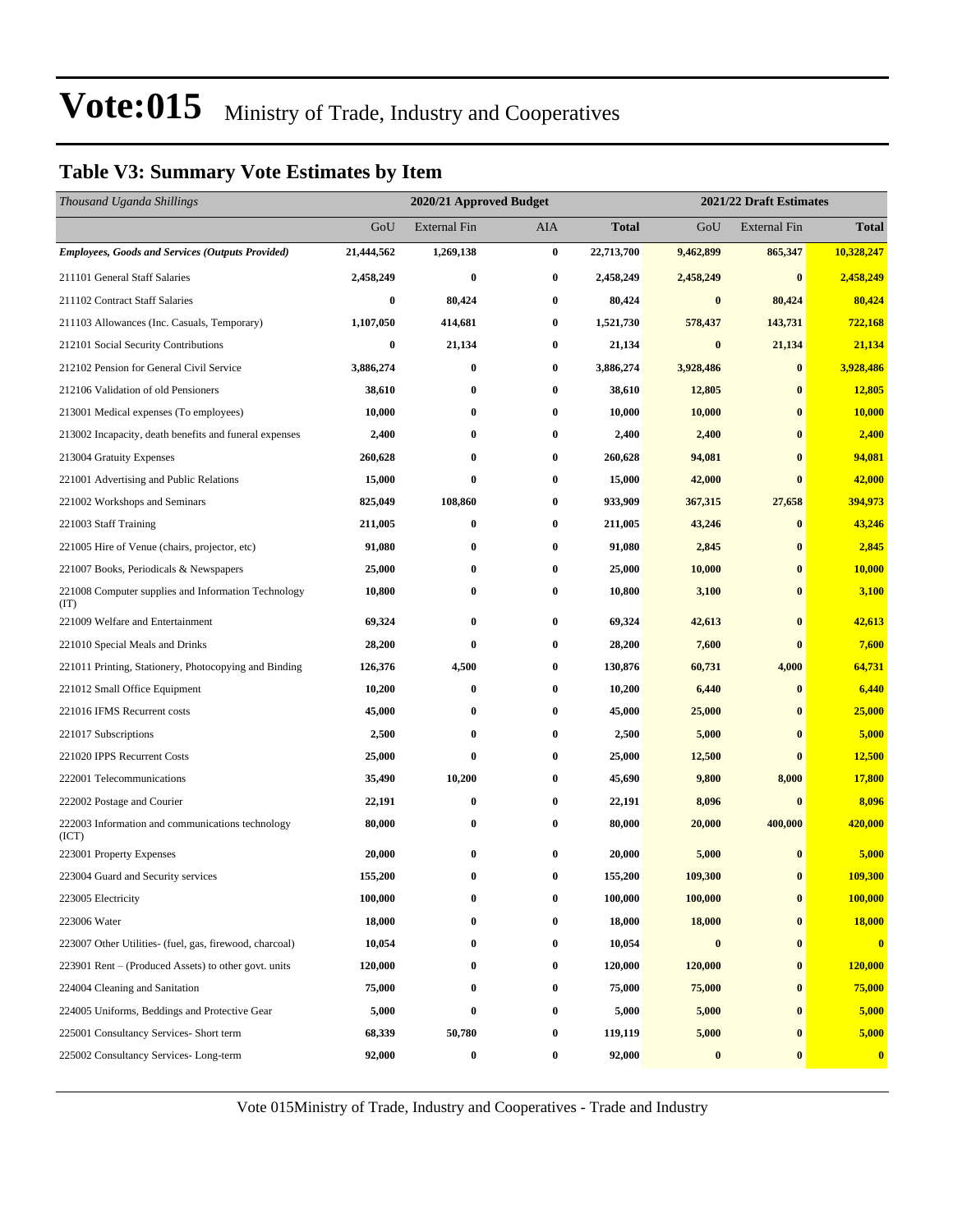| 225003 Taxes on (Professional) Services                               | $\bf{0}$     | 94,445     | $\bf{0}$       | 94,445     | $\bf{0}$     | 90,000       | 90,000     |
|-----------------------------------------------------------------------|--------------|------------|----------------|------------|--------------|--------------|------------|
| 226001 Insurances                                                     | $\bf{0}$     | 10,669     | $\bf{0}$       | 10,669     | $\mathbf{0}$ | 10,400       | 10,400     |
| 226002 Licenses                                                       | $\mathbf{0}$ | $\bf{0}$   | $\bf{0}$       | $\bf{0}$   | 72,000       | $\bf{0}$     | 72,000     |
| 227001 Travel inland                                                  | 732,983      | $\bf{0}$   | $\bf{0}$       | 732,983    | 228,269      | $\bf{0}$     | 228,269    |
| 227002 Travel abroad                                                  | 263,336      | 418,061    | $\bf{0}$       | 681,397    | 87,920       | 36,000       | 123,920    |
| 227004 Fuel, Lubricants and Oils                                      | 358,116      | 31,740     | $\bf{0}$       | 389,856    | 796,076      | 32,000       | 828,076    |
| 228001 Maintenance - Civil                                            | 69,594       | $\bf{0}$   | $\bf{0}$       | 69,594     | 45,594       | $\bf{0}$     | 45,594     |
| 228002 Maintenance - Vehicles                                         | 79,400       | 11,993     | $\bf{0}$       | 91,393     | 32,500       | 12,000       | 44,500     |
| 228003 Maintenance – Machinery, Equipment &<br>Furniture              | 35,000       | 11,652     | $\bf{0}$       | 46,652     | 12,500       | $\bf{0}$     | 12,500     |
| 228004 Maintenance - Other                                            | 10,000       | $\bf{0}$   | $\bf{0}$       | 10,000     | $\bf{0}$     | $\bf{0}$     | $\bf{0}$   |
| 282104 Compensation to 3rd Parties                                    | 9,847,116    | 0          | $\bf{0}$       | 9,847,116  | $\bf{0}$     | $\bf{0}$     | $\bf{0}$   |
| <b>Grants, Transfers and Subsides (Outputs Funded)</b>                | 56,512,530   | $\bf{0}$   | $\bf{0}$       | 56,512,530 | 45,840,024   | $\bf{0}$     | 45,840,024 |
| 262101 Contributions to International Organisations<br>(Current)      | 3,400,001    | $\bf{0}$   | 0              | 3,400,001  | 3,400,001    | $\bf{0}$     | 3,400,001  |
| 263104 Transfers to other govt. Units (Current)                       | 11,820,971   | $\bf{0}$   | $\bf{0}$       | 11,820,971 | 12,870,971   | $\bf{0}$     | 12,870,971 |
| 263204 Transfers to other govt. Units (Capital)                       | 31,250,787   | 0          | $\bf{0}$       | 31,250,787 | 24,001,937   | $\bf{0}$     | 24,001,937 |
| 264101 Contributions to Autonomous Institutions                       | 8,635,891    | 0          | $\bf{0}$       | 8,635,891  | 4,162,235    | $\mathbf{0}$ | 4,162,235  |
| 264102 Contributions to Autonomous Institutions (Wage<br>Subventions) | 1,404,880    | $\bf{0}$   | $\bf{0}$       | 1,404,880  | 1,404,880    | $\mathbf{0}$ | 1,404,880  |
| <b>Investment</b> (Capital Purchases)                                 | 1,100,477    | 8,933,273  | $\bf{0}$       | 10,033,750 | 1,163,788    | 6,828,156    | 7,991,944  |
| 281503 Engineering and Design Studies & Plans for<br>capital works    | $\bf{0}$     | $\bf{0}$   | $\bf{0}$       | $\bf{0}$   | $\bf{0}$     | 320,000      | 320,000    |
| 281504 Monitoring, Supervision & Appraisal of Capital<br>work         | 27,620       | $\bf{0}$   | 0              | 27,620     | 30,200       | $\bf{0}$     | 30,200     |
| 312104 Other Structures                                               | $\bf{0}$     | 8,933,273  | $\bf{0}$       | 8,933,273  | $\bf{0}$     | 6,508,156    | 6,508,156  |
| 312202 Machinery and Equipment                                        | 916,630      | $\bf{0}$   | $\bf{0}$       | 916,630    | 933,300      | $\bf{0}$     | 933,300    |
| 312203 Furniture & Fixtures                                           | 75,401       | $\bf{0}$   | $\bf{0}$       | 75,401     | 75,401       | $\bf{0}$     | 75,401     |
| 312213 ICT Equipment                                                  | 60,000       | 0          | $\bf{0}$       | 60,000     | 60,000       | $\bf{0}$     | 60,000     |
| 314101 Petroleum Products                                             | 20,826       | $\bf{0}$   | $\bf{0}$       | 20,826     | 40,667       | $\bf{0}$     | 40,667     |
| 314201 Materials and supplies                                         | $\bf{0}$     | $\bf{0}$   | $\bf{0}$       | $\bf{0}$   | 24,220       | $\bf{0}$     | 24,220     |
| <b>Arrears</b>                                                        | 2,918,550    | $\bf{0}$   | $\bf{0}$       | 2,918,550  | 5,365,000    | $\bf{0}$     | 5,365,000  |
| 321605 Domestic arrears (Budgeting)                                   | 2,918,550    | $\bf{0}$   | $\bf{0}$       | 2,918,550  | 5,365,000    | $\bf{0}$     | 5,365,000  |
| <b>Grand Total Vote 015</b>                                           | 81,976,118   | 10,202,411 | $\bf{0}$       | 92,178,529 | 61,831,711   | 7,693,503    | 69,525,214 |
| <b>Total Excluding Arrears</b>                                        | 79,057,568   | 10,202,411 | $\overline{0}$ | 89,259,980 | 56,466,711   | 7,693,503    | 64,160,214 |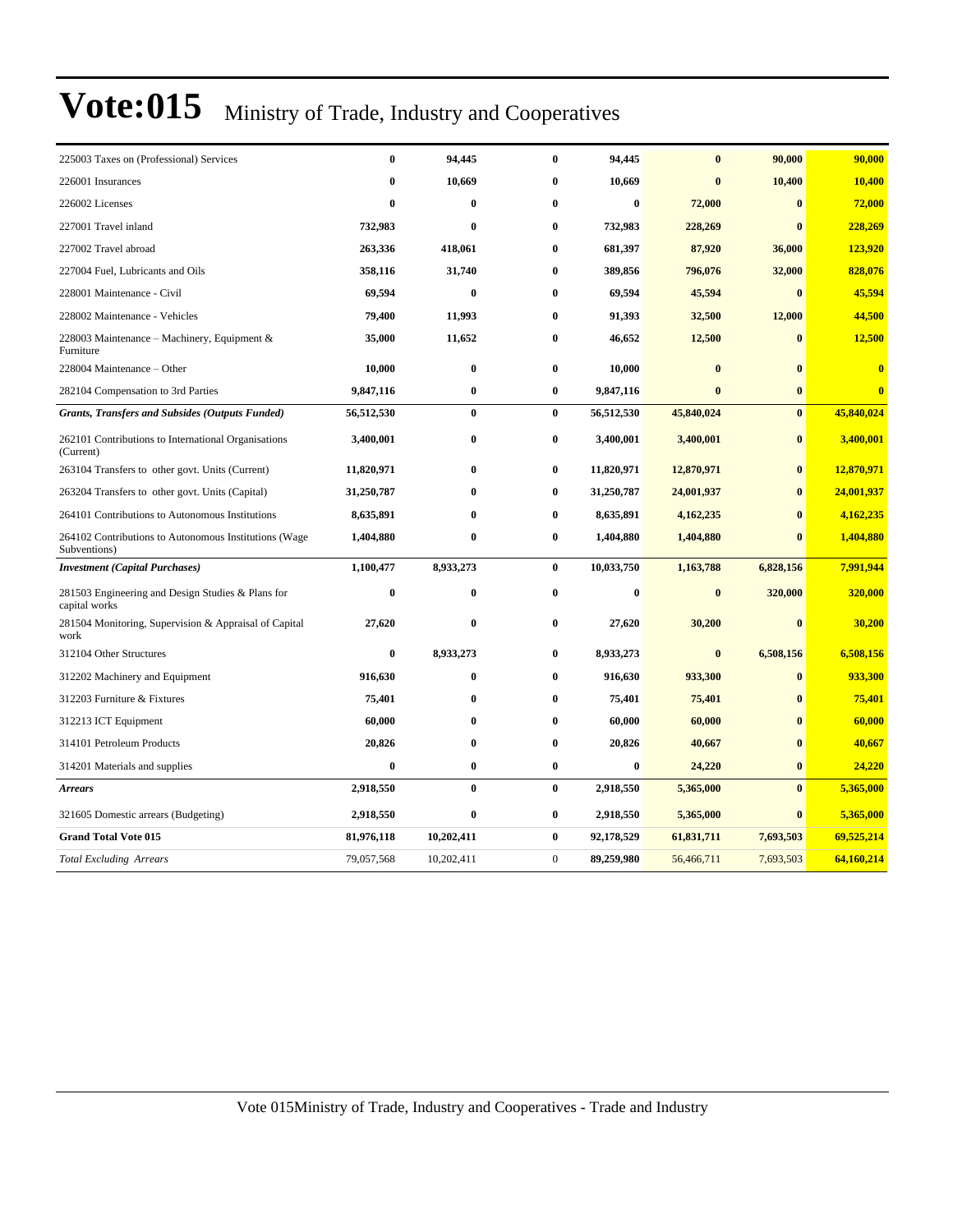#### **Table V4: Detailed Estimates by Sub-SubProgramme, Department,Project and Output and Item**

#### *Sub-SubProgrammme 01 Industrial and Technological Development*

*Recurrent Budget Estimates*

#### **Department 12 Industry and Technology**

| Thousand Uganda Shillings                                                           |                       | 2020/21 Approved Budget |                       |              |                       | 2021/22 Draft Estimates |                         |
|-------------------------------------------------------------------------------------|-----------------------|-------------------------|-----------------------|--------------|-----------------------|-------------------------|-------------------------|
| <b>Outputs Provided</b>                                                             | Wage                  | Non Wage                | AIA                   | <b>Total</b> | Wage                  | Non Wage                | <b>Total</b>            |
| <b>Budget Output 060101 Industrial Policies, Strategies and Monitoring Services</b> |                       |                         |                       |              |                       |                         |                         |
| 211101 General Staff Salaries                                                       | 432,365               | $\boldsymbol{0}$        | $\mathbf{0}$          | 432,365      | 432,365               | $\overline{0}$          | 432,365                 |
| 221002 Workshops and Seminars                                                       | $\boldsymbol{0}$      | 41,200                  | $\mathbf{0}$          | 41,200       | $\mathbf{0}$          | 41,600                  | 41,600                  |
| 221003 Staff Training                                                               | $\mathbf{0}$          | 230                     | $\mathbf{0}$          | 230          | $\overline{0}$        | 140                     | 140                     |
| 221011 Printing, Stationery, Photocopying and Binding                               | $\boldsymbol{0}$      | 5,470                   | $\mathbf{0}$          | 5,470        | $\mathbf{0}$          | $\overline{0}$          | $\overline{\mathbf{0}}$ |
| 221017 Subscriptions                                                                | $\boldsymbol{0}$      | 2,500                   | $\mathbf{0}$          | 2,500        | $\mathbf{0}$          | 5,000                   | 5,000                   |
| 227001 Travel inland                                                                | $\boldsymbol{0}$      | 72,592                  | $\mathbf{0}$          | 72,592       | $\mathbf{0}$          | 46,366                  | 46,366                  |
| 227004 Fuel, Lubricants and Oils                                                    | $\boldsymbol{0}$      | 2,000                   | $\mathbf{0}$          | 2,000        | $\mathbf{0}$          | 10,000                  | 10,000                  |
| <b>Total Cost of Budget Output 01</b>                                               | 432,365               | 123,992                 | 0                     | 556,357      | 432,365               | 103,106                 | 535,471                 |
| <b>Budget Output 060102 Capacity Building for Jua Kali and Private Sector</b>       |                       |                         |                       |              |                       |                         |                         |
| 221002 Workshops and Seminars                                                       | $\boldsymbol{0}$      | 13,855                  | $\mathbf{0}$          | 13,855       | $\overline{0}$        | 6,855                   | 6,855                   |
| <b>Total Cost of Budget Output 02</b>                                               | $\pmb{\theta}$        | 13,855                  | $\theta$              | 13,855       | $\boldsymbol{\theta}$ | 6,855                   | 6,855                   |
| <b>Budget Output 060103 Industrial Information Services</b>                         |                       |                         |                       |              |                       |                         |                         |
| 211103 Allowances (Inc. Casuals, Temporary)                                         | $\boldsymbol{0}$      | 5,000                   | $\mathbf{0}$          | 5,000        | $\overline{0}$        | 24,000                  | 24,000                  |
| 221002 Workshops and Seminars                                                       | $\boldsymbol{0}$      | 106,000                 | $\boldsymbol{0}$      | 106,000      | $\mathbf{0}$          | 10,000                  | 10,000                  |
| 224005 Uniforms, Beddings and Protective Gear                                       | $\boldsymbol{0}$      | 5,000                   | $\mathbf{0}$          | 5,000        | $\boldsymbol{0}$      | 5,000                   | 5,000                   |
| <b>Total Cost of Budget Output 03</b>                                               | $\boldsymbol{\theta}$ | 116,000                 | 0                     | 116,000      | $\boldsymbol{\theta}$ | 39,000                  | 39,000                  |
| <b>Budget Output 060104 Promotion of Value Addition and Cluster Development</b>     |                       |                         |                       |              |                       |                         |                         |
| 211103 Allowances (Inc. Casuals, Temporary)                                         | $\boldsymbol{0}$      | $\overline{0}$          | $\mathbf{0}$          | $\bf{0}$     | $\overline{0}$        | 560                     | 560                     |
| 221002 Workshops and Seminars                                                       | $\boldsymbol{0}$      | 17,100                  | $\mathbf{0}$          | 17,100       | $\mathbf{0}$          | $\mathbf{0}$            | $\bf{0}$                |
| 221011 Printing, Stationery, Photocopying and Binding                               | $\boldsymbol{0}$      | 900                     | $\mathbf{0}$          | 900          | $\boldsymbol{0}$      | $\mathbf{0}$            | $\overline{\mathbf{0}}$ |
| 227001 Travel inland                                                                | $\boldsymbol{0}$      | 85,560                  | $\mathbf{0}$          | 85,560       | $\boldsymbol{0}$      | 2,000                   | 2,000                   |
| <b>Total Cost of Budget Output 04</b>                                               | 0                     | 103,560                 | $\boldsymbol{\theta}$ | 103,560      | $\boldsymbol{\theta}$ | 2,560                   | 2,560                   |
| <b>Total Cost Of Outputs Provided</b>                                               | 432,365               | 357,407                 | $\bf{0}$              | 789,772      | 432,365               | 151,521                 | 583,886                 |
| <b>Outputs Funded</b>                                                               | Wage                  | Non Wage                | <b>AIA</b>            | <b>Total</b> | Wage                  | Non Wage                | <b>Total</b>            |
| <b>Budget Output 060151 Management Training and Advisory Services (MTAC)</b>        |                       |                         |                       |              |                       |                         |                         |
| 264102 Contributions to Autonomous Institutions (Wage<br>Subventions)               | $\boldsymbol{0}$      | 100,000                 | $\mathbf{0}$          | 100,000      | $\overline{0}$        | 100,000                 | 100,000                 |
| o/w MTAC                                                                            | $\mathcal O$          | $\theta$                | $\theta$              | $\bf{0}$     | $\boldsymbol{\theta}$ | 100,000                 | 100,000                 |
| o/w Management Training and Advisory Services Wage<br>Subvention                    | $\theta$              | 100,000                 | $\theta$              | 100,000      | $\boldsymbol{\theta}$ | $\boldsymbol{\theta}$   | $\bf{0}$                |
| <b>Total Cost of Budget Output 51</b>                                               | $\boldsymbol{\theta}$ | 100,000                 | 0                     | 100,000      | 0                     | 100,000                 | 100,000                 |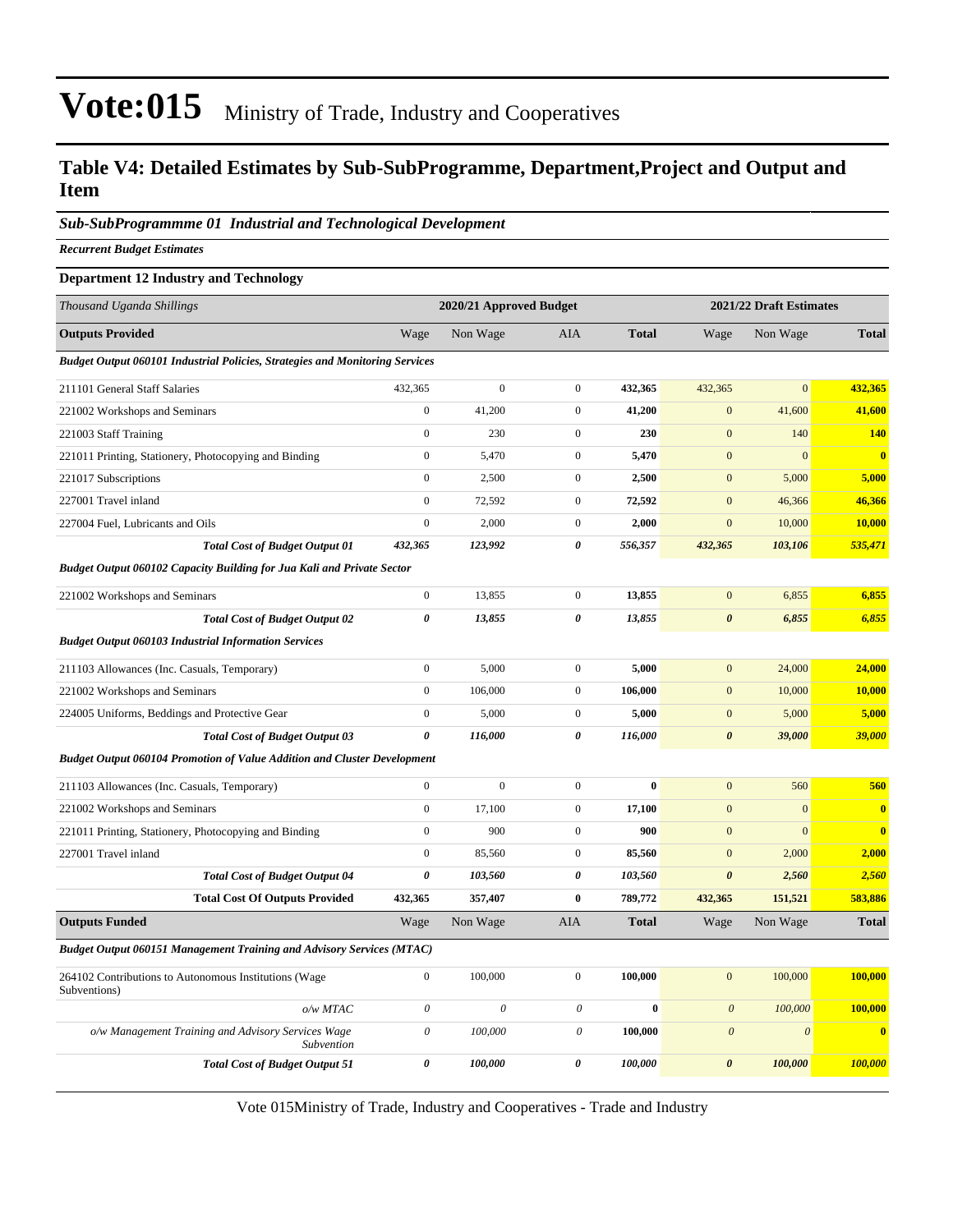#### *Budget Output 060152 Commercial and Economic Infrastructure Development (UDC)*

| 263104 Transfers to other govt. Units (Current)                                                       | $\boldsymbol{0}$      | 11,820,971 | $\overline{0}$ | 11,820,971   | $\overline{0}$        | 12,870,971 | 12,870,971              |
|-------------------------------------------------------------------------------------------------------|-----------------------|------------|----------------|--------------|-----------------------|------------|-------------------------|
| o/w Salary                                                                                            | $\theta$              | $\theta$   | $\theta$       | $\mathbf{0}$ | $\theta$              | 5,207,922  | 5,207,922               |
| o/w Operations (Rent, utilities, Equipment maintenance,<br>Monitoring and Evaluation)                 | $\theta$              | $\theta$   | $\theta$       | $\theta$     | $\boldsymbol{\theta}$ | 5,840,276  | 5,840,276               |
| $o/w$ Gratuity                                                                                        | $\theta$              | $\theta$   | $\theta$       | $\mathbf{0}$ | $\boldsymbol{0}$      | 1,301,981  | 1,301,981               |
| $o/w$ NSSF                                                                                            | $\theta$              | $\theta$   | $\theta$       | $\bf{0}$     | $\mathcal{O}$         | 520,792    | 520,792                 |
| o/w UDC Operations                                                                                    | $\theta$              | 6,788,364  | $\theta$       | 6,788,364    | $\theta$              | $\theta$   | $\overline{\mathbf{0}}$ |
| o/w UDC Wage                                                                                          | $\theta$              | 5,032,607  | $\theta$       | 5,032,607    | $\mathcal{O}$         | $\theta$   | $\mathbf{0}$            |
| 263204 Transfers to other govt. Units (Capital)                                                       | $\mathbf{0}$          | 28,100,787 | $\overline{0}$ | 28,100,787   | $\mathbf{0}$          | 20,851,937 | 20,851,937              |
| o/w Zombo Tea Factory                                                                                 | $\theta$              | $\theta$   | $\theta$       | $\bf{0}$     | $\boldsymbol{\theta}$ | 1,360,000  | 1,360,000               |
| o/w Luwero Fruit Factory                                                                              | $\theta$              | $\theta$   | $\theta$       | $\mathbf{0}$ | $\mathcal{O}$         | 7,313,150  | 7,313,150               |
| o/w Set up a Sheet Glass Plant                                                                        | $\theta$              | $\theta$   | $\theta$       | $\bf{0}$     | $\boldsymbol{0}$      | 610,000    | 610,000                 |
| o/w Undertake Investment Appraisal / business plans /<br>business valuation on potential investments. | $\theta$              | $\theta$   | $\theta$       | $\mathbf 0$  | $\mathcal{O}$         | 2,000,000  | 2,000,000               |
| o/w Nwoya Fruit Factory                                                                               | $\theta$              | $\theta$   | $\theta$       | $\mathbf{0}$ | $\mathcal{O}$         | 5,568,787  | 5,568,787               |
| o/w Soroti Fruit Factory                                                                              | $\theta$              | $\theta$   | $\theta$       | $\mathbf 0$  | $\theta$              | 4,000,000  | 4,000,000               |
| o/w Uganda Development Corporation Investment in Mabale<br>Tea Factory                                | $\boldsymbol{\theta}$ | 6,200,000  | $\theta$       | 6,200,000    | $\boldsymbol{0}$      | $\theta$   | $\overline{\mathbf{0}}$ |
| o/w Uganda Development Corporation Investment in the<br>Integrated Cement, Lime and Mable Plants.     | $\boldsymbol{\theta}$ | 3,200,000  | 0              | 3,200,000    | $\boldsymbol{\theta}$ | $\theta$   | $\bf{0}$                |
| o/w Uganda Development Corporation Investment in Soroti<br><b>Fruit Factory</b>                       | $\theta$              | 10,000,787 | $\theta$       | 10,000,787   | $\boldsymbol{0}$      | $\theta$   | $\bf{0}$                |
| o/w Uganda Development Corporation Investment in Mutuma<br>Commercial Agencies Limited                | $\theta$              | 2,500,000  | $\theta$       | 2,500,000    | $\mathcal{O}$         | $\theta$   | $\mathbf{0}$            |
| o/w Uganda Development Corporation Investment in Budadiri<br>Arabica Coffee Limited                   | $\boldsymbol{\theta}$ | 4,200,000  | $\theta$       | 4,200,000    | $\boldsymbol{\theta}$ | $\theta$   | $\overline{\mathbf{0}}$ |
| >/w Feasibility Studies/Business Plans/Business Valuations for<br>potential Projects.                 | $\theta$              | 2,000,000  | $\theta$       | 2,000,000    | $\theta$              | $\theta$   | $\mathbf{0}$            |
| <b>Total Cost of Budget Output 52</b>                                                                 | 0                     | 39,921,758 | 0              | 39,921,758   | $\boldsymbol{\theta}$ | 33,722,908 | 33,722,908              |
| <b>Total Cost Of Outputs Funded</b>                                                                   | $\bf{0}$              | 40,021,758 | $\bf{0}$       | 40,021,758   | $\bf{0}$              | 33,822,908 | 33,822,908              |
| <b>Total Cost for Department 12</b>                                                                   | 432,365               | 40,379,165 | $\bf{0}$       | 40,811,530   | 432,365               | 33,974,428 | 34,406,793              |
| <b>Total Excluding Arrears</b>                                                                        | 432,365               | 40,379,165 | $\mathbf{0}$   | 40,811,530   | 432,365               | 33,974,428 | 34,406,793              |

*Development Budget Estimates*

#### **Project 1495 Rural Industrial Development Project (OVOP Project Phase III)**

| Thousand Uganda Shillings                                                           |                               | 2020/21 Approved Budget |                | 2021/22 Draft Estimates |                               |                |              |
|-------------------------------------------------------------------------------------|-------------------------------|-------------------------|----------------|-------------------------|-------------------------------|----------------|--------------|
| <b>Outputs Provided</b>                                                             | <b>GoU Dev't External Fin</b> |                         | <b>AIA</b>     | <b>Total</b>            | <b>GoU</b> Dev't External Fin |                | <b>Total</b> |
| <b>Budget Output 060101 Industrial Policies, Strategies and Monitoring Services</b> |                               |                         |                |                         |                               |                |              |
| 211103 Allowances (Inc. Casuals, Temporary)                                         | 21,920                        | $\Omega$                | $\overline{0}$ | 21,920                  | 11,560                        | $\overline{0}$ | 11,560       |
| 221010 Special Meals and Drinks                                                     | 2.400                         | $\mathbf{0}$            | $\mathbf{0}$   | 2,400                   | $\mathbf{0}$                  | $\overline{0}$ | $\mathbf{0}$ |
| 221011 Printing, Stationery, Photocopying and Binding                               | 640                           | $\mathbf{0}$            | $\Omega$       | 640                     | $\mathbf{0}$                  | $\Omega$       | $\mathbf{0}$ |
| 221012 Small Office Equipment                                                       | 3,000                         | $\Omega$                | $\Omega$       | 3,000                   | $\mathbf{0}$                  | $\Omega$       | $\mathbf{0}$ |
| 222001 Telecommunications                                                           | $\mathbf{0}$                  | $\mathbf{0}$            | $\Omega$       | $\mathbf{0}$            | 400                           | $\Omega$       | 400          |
| 225001 Consultancy Services- Short term                                             | 20.419                        | $\mathbf{0}$            | $\overline{0}$ | 20,419                  | $\mathbf{0}$                  | $\overline{0}$ | $\mathbf{0}$ |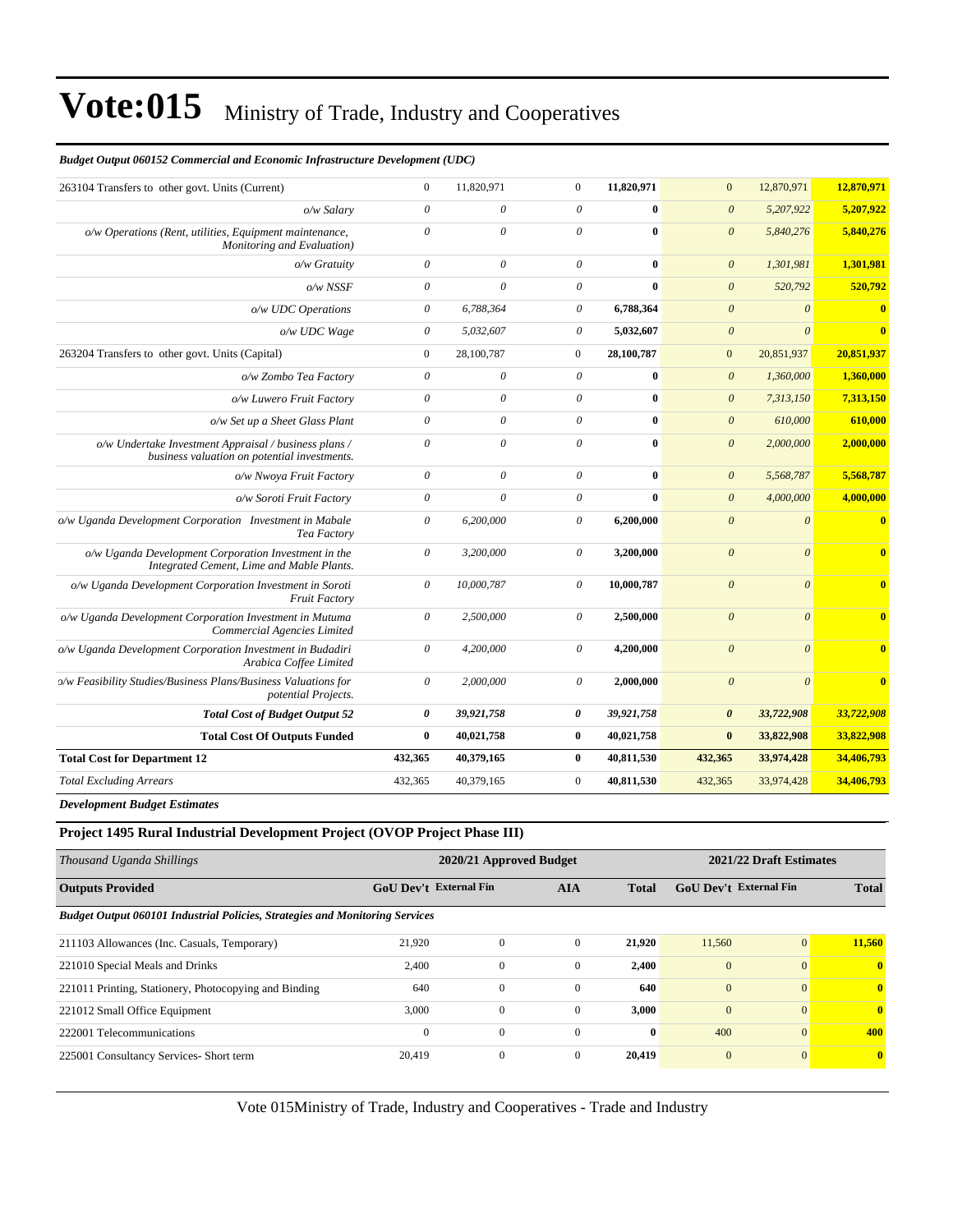| 227004 Fuel, Lubricants and Oils                                                | 14,040                        | $\boldsymbol{0}$ | $\boldsymbol{0}$ | 14,040       | 9,120        | $\mathbf{0}$                  | 9,120        |
|---------------------------------------------------------------------------------|-------------------------------|------------------|------------------|--------------|--------------|-------------------------------|--------------|
| 228004 Maintenance – Other                                                      | 10,000                        | $\boldsymbol{0}$ | $\boldsymbol{0}$ | 10,000       | $\mathbf{0}$ | $\mathbf{0}$                  | $\bf{0}$     |
| Total Cost Of Budget Output 060101                                              | 72,419                        | 0                | 0                | 72,419       | 21,080       | $\boldsymbol{\theta}$         | 21,080       |
| <b>Budget Output 060102 Capacity Building for Jua Kali and Private Sector</b>   |                               |                  |                  |              |              |                               |              |
| 211103 Allowances (Inc. Casuals, Temporary)                                     | 12,650                        | $\boldsymbol{0}$ | $\boldsymbol{0}$ | 12,650       | 15,600       | $\mathbf{0}$                  | 15,600       |
| 221010 Special Meals and Drinks                                                 | 19,800                        | $\boldsymbol{0}$ | $\boldsymbol{0}$ | 19,800       | 6,400        | $\mathbf{0}$                  | 6,400        |
| 221011 Printing, Stationery, Photocopying and Binding                           | 1,760                         | $\boldsymbol{0}$ | $\boldsymbol{0}$ | 1,760        | 1,280        | $\mathbf{0}$                  | 1,280        |
| 222001 Telecommunications                                                       | 1,100                         | $\boldsymbol{0}$ | $\boldsymbol{0}$ | 1,100        | 800          | $\mathbf{0}$                  | 800          |
| 223007 Other Utilities- (fuel, gas, firewood, charcoal)                         | 10,054                        | $\boldsymbol{0}$ | $\boldsymbol{0}$ | 10,054       | $\mathbf{0}$ | $\mathbf{0}$                  | $\bf{0}$     |
| 225001 Consultancy Services- Short term                                         | 7,920                         | $\boldsymbol{0}$ | $\boldsymbol{0}$ | 7,920        | $\mathbf{0}$ | $\mathbf{0}$                  | $\bf{0}$     |
| 227004 Fuel, Lubricants and Oils                                                | $\boldsymbol{0}$              | $\boldsymbol{0}$ | $\boldsymbol{0}$ | $\bf{0}$     | 7,904        | $\mathbf{0}$                  | 7,904        |
| <b>Total Cost Of Budget Output 060102</b>                                       | 53,284                        | 0                | 0                | 53,284       | 31,984       | $\boldsymbol{\theta}$         | 31,984       |
| <b>Budget Output 060104 Promotion of Value Addition and Cluster Development</b> |                               |                  |                  |              |              |                               |              |
| 211103 Allowances (Inc. Casuals, Temporary)                                     | 16,560                        | $\boldsymbol{0}$ | $\boldsymbol{0}$ | 16,560       | 9,440        | $\mathbf{0}$                  | 9,440        |
| 221001 Advertising and Public Relations                                         | $\boldsymbol{0}$              | $\boldsymbol{0}$ | $\boldsymbol{0}$ | $\bf{0}$     | 38,000       | $\mathbf{0}$                  | 38,000       |
| 221010 Special Meals and Drinks                                                 | $\mathbf{0}$                  | $\boldsymbol{0}$ | $\boldsymbol{0}$ | $\bf{0}$     | 1,200        | $\mathbf{0}$                  | 1,200        |
| 222001 Telecommunications                                                       | $\mathbf{0}$                  | $\boldsymbol{0}$ | $\boldsymbol{0}$ | $\bf{0}$     | 200          | $\mathbf{0}$                  | 200          |
| 225002 Consultancy Services-Long-term                                           | 92,000                        | $\boldsymbol{0}$ | $\boldsymbol{0}$ | 92,000       | $\mathbf{0}$ | $\mathbf{0}$                  | $\bf{0}$     |
| 226002 Licenses                                                                 | $\boldsymbol{0}$              | $\boldsymbol{0}$ | $\boldsymbol{0}$ | $\bf{0}$     | 72,000       | $\mathbf{0}$                  | 72,000       |
| 227004 Fuel, Lubricants and Oils                                                | 8,424                         | $\boldsymbol{0}$ | $\boldsymbol{0}$ | 8,424        | 5,472        | $\mathbf{0}$                  | 5,472        |
| <b>Total Cost Of Budget Output 060104</b>                                       | 116,984                       | 0                | 0                | 116,984      | 126,312      | $\boldsymbol{\theta}$         | 126,312      |
| <b>Total Cost for Outputs Provided</b>                                          | 242,687                       | $\boldsymbol{0}$ | $\overline{0}$   | 242,687      | 179,376      | $\overline{0}$                | 179,376      |
| <b>Capital Purchases</b>                                                        | <b>GoU Dev't External Fin</b> |                  | <b>AIA</b>       | Total        |              | <b>GoU Dev't External Fin</b> | <b>Total</b> |
| Budget Output 060177 Purchase of Specialised Machinery & Equipment              |                               |                  |                  |              |              |                               |              |
| 281504 Monitoring, Supervision & Appraisal of Capital work                      | 27,620                        | $\boldsymbol{0}$ | $\boldsymbol{0}$ | 27,620       | 30,200       | $\mathbf{0}$                  | 30,200       |
| 312202 Machinery and Equipment                                                  | 916,630                       | $\boldsymbol{0}$ | $\boldsymbol{0}$ | 916,630      | 933,300      | $\mathbf{0}$                  | 933,300      |
| 314101 Petroleum Products                                                       | 20,826                        | $\mathbf{0}$     | $\boldsymbol{0}$ | 20,826       | 40,667       | $\mathbf{0}$                  | 40,667       |
| 314201 Materials and supplies                                                   | $\mathbf{0}$                  | $\boldsymbol{0}$ | $\boldsymbol{0}$ | $\bf{0}$     | 24,220       | $\mathbf{0}$                  | 24,220       |
| <b>Total Cost Of Budget Output 060177</b>                                       | 965,076                       | 0                | 0                | 965,076      | 1,028,387    | $\boldsymbol{\theta}$         | 1,028,387    |
| <b>Total Cost for Capital Purchases</b>                                         | 965,076                       | $\boldsymbol{0}$ | $\boldsymbol{0}$ | 965,076      | 1,028,387    | $\mathbf{0}$                  | 1,028,387    |
| <b>Total Cost for Project: 1495</b>                                             | 1,207,763                     | $\boldsymbol{0}$ | $\boldsymbol{0}$ | 1,207,763    | 1,207,763    | $\mathbf{0}$                  | 1,207,763    |
| <b>Total Excluding Arrears</b>                                                  | 1,207,763                     | $\boldsymbol{0}$ | $\boldsymbol{0}$ | 1,207,763    | 1,207,763    | $\mathbf{0}$                  | 1,207,763    |
|                                                                                 |                               | GoU External Fin | <b>AIA</b>       | <b>Total</b> | GoU          | <b>External Fin</b>           | Total        |
| <b>Total Cost for Sub-SubProgramme 01</b>                                       | 42,019,293                    | $\bf{0}$         | $\bf{0}$         | 42,019,293   | 35,614,556   | $\bf{0}$                      | 35,614,556   |
| <b>Total Excluding Arrears</b>                                                  | 42,019,293                    | $\boldsymbol{0}$ | $\boldsymbol{0}$ | 42,019,293   | 35,614,556   | $\mathbf{0}$                  | 35,614,556   |
| Sub-SubProgrammme 02 Cooperative Development                                    |                               |                  |                  |              |              |                               |              |

*Recurrent Budget Estimates*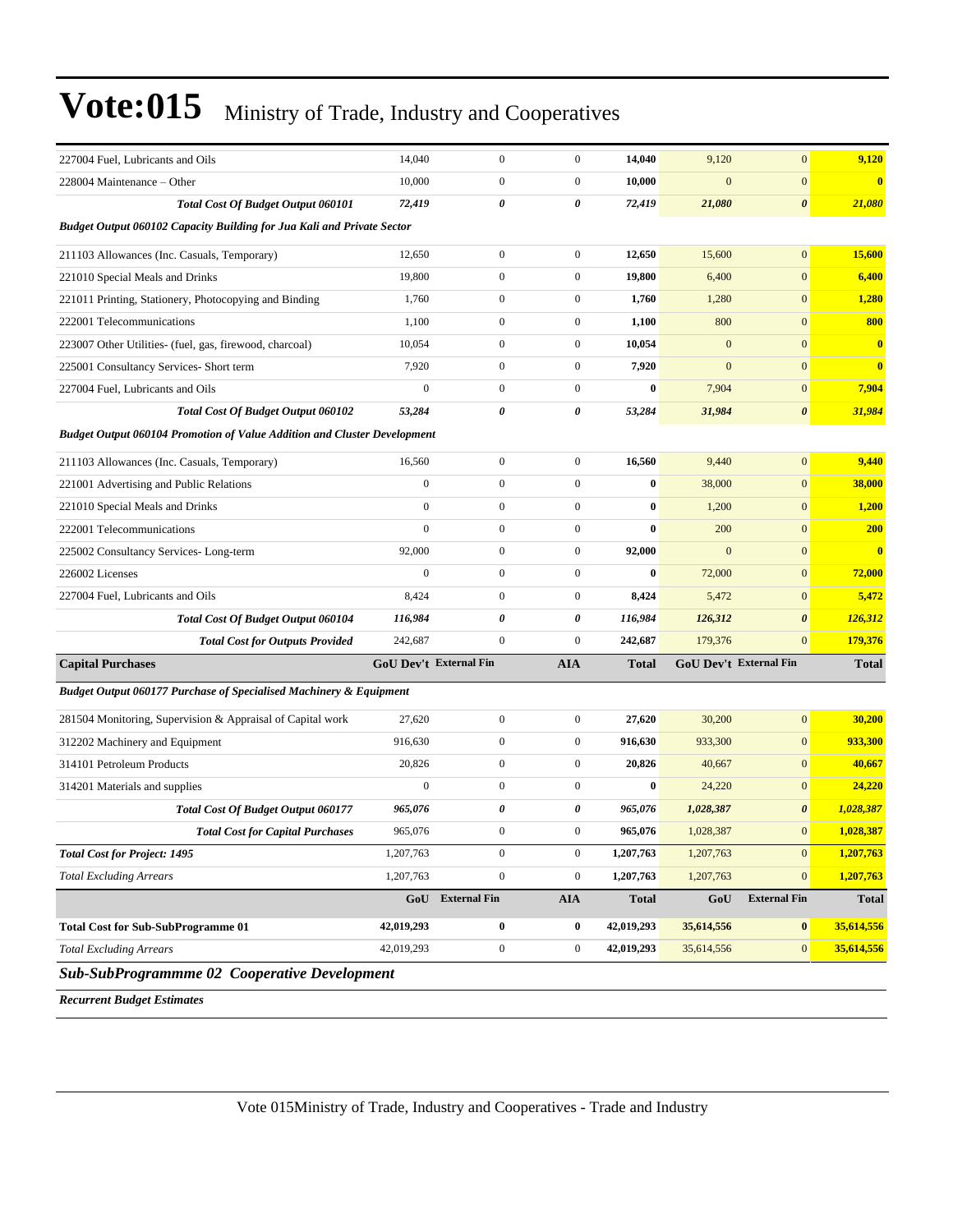#### **Department 13 Cooperatives Development**

| Thousand Uganda Shillings                                                         |                           | 2020/21 Approved Budget |                  |              |                           | 2021/22 Draft Estimates |                         |
|-----------------------------------------------------------------------------------|---------------------------|-------------------------|------------------|--------------|---------------------------|-------------------------|-------------------------|
| <b>Outputs Provided</b>                                                           | Wage                      | Non Wage                | AIA              | <b>Total</b> | Wage                      | Non Wage                | Total                   |
| Budget Output 060201 Cooperative Policies, Strategies and Monitoring services     |                           |                         |                  |              |                           |                         |                         |
| 211101 General Staff Salaries                                                     | 228,895                   | $\mathbf{0}$            | $\mathbf{0}$     | 228,895      | 228,895                   | $\overline{0}$          | 228,895                 |
| 211103 Allowances (Inc. Casuals, Temporary)                                       | $\boldsymbol{0}$          | 72,060                  | $\mathbf{0}$     | 72,060       | $\boldsymbol{0}$          | 25,000                  | 25,000                  |
| 221002 Workshops and Seminars                                                     | $\boldsymbol{0}$          | 10,000                  | $\mathbf{0}$     | 10,000       | $\boldsymbol{0}$          | $\boldsymbol{0}$        | $\boldsymbol{0}$        |
| 221008 Computer supplies and Information Technology (IT)                          | $\boldsymbol{0}$          | 1,200                   | $\mathbf{0}$     | 1,200        | $\boldsymbol{0}$          | $\boldsymbol{0}$        | $\bf{0}$                |
| 221009 Welfare and Entertainment                                                  | $\boldsymbol{0}$          | 3,915                   | $\mathbf{0}$     | 3,915        | $\mathbf{0}$              | $\overline{0}$          | $\overline{\mathbf{0}}$ |
| 221011 Printing, Stationery, Photocopying and Binding                             | $\boldsymbol{0}$          | 2,178                   | $\mathbf{0}$     | 2,178        | $\boldsymbol{0}$          | 2,000                   | 2,000                   |
| 222001 Telecommunications                                                         | $\boldsymbol{0}$          | 2,000                   | $\mathbf{0}$     | 2,000        | $\mathbf{0}$              | $\boldsymbol{0}$        | $\bf{0}$                |
| 227001 Travel inland                                                              | $\boldsymbol{0}$          | 18,600                  | $\mathbf{0}$     | 18,600       | $\boldsymbol{0}$          | $\overline{0}$          | $\bf{0}$                |
| 227004 Fuel, Lubricants and Oils                                                  | $\boldsymbol{0}$          | 11,000                  | $\mathbf{0}$     | 11,000       | $\boldsymbol{0}$          | 8,000                   | 8,000                   |
| 228002 Maintenance - Vehicles                                                     | $\boldsymbol{0}$          | 2,200                   | $\mathbf{0}$     | 2,200        | $\mathbf{0}$              | $\boldsymbol{0}$        | $\overline{\mathbf{0}}$ |
| <b>Total Cost of Budget Output 01</b>                                             | 228,895                   | 123,153                 | 0                | 352,048      | 228,895                   | 35,000                  | 263,895                 |
| <b>Budget Output 060202 Cooperatives Establishment and Management</b>             |                           |                         |                  |              |                           |                         |                         |
| 211103 Allowances (Inc. Casuals, Temporary)                                       | $\boldsymbol{0}$          | 80,000                  | $\mathbf{0}$     | 80,000       | $\mathbf{0}$              | 72,000                  | 72,000                  |
| 227001 Travel inland                                                              | $\boldsymbol{0}$          | 69,385                  | $\boldsymbol{0}$ | 69,385       | $\boldsymbol{0}$          | $\overline{0}$          | $\bf{0}$                |
| 227004 Fuel, Lubricants and Oils                                                  | $\boldsymbol{0}$          | $\mathbf{0}$            | $\mathbf{0}$     | $\bf{0}$     | $\boldsymbol{0}$          | 25,000                  | 25,000                  |
| 282104 Compensation to 3rd Parties                                                | $\boldsymbol{0}$          | 9,847,116               | $\mathbf{0}$     | 9,847,116    | $\boldsymbol{0}$          | $\boldsymbol{0}$        | $\overline{\mathbf{0}}$ |
| <b>Total Cost of Budget Output 02</b>                                             | 0                         | 9,996,500               | 0                | 9,996,500    | $\boldsymbol{\theta}$     | 97,000                  | 97,000                  |
| <b>Budget Output 060203 Cooperatives Skill Development and Awareness Creation</b> |                           |                         |                  |              |                           |                         |                         |
| 211103 Allowances (Inc. Casuals, Temporary)                                       | $\boldsymbol{0}$          | 70,000                  | $\mathbf{0}$     | 70,000       | $\boldsymbol{0}$          | 23,000                  | 23,000                  |
| 221003 Staff Training                                                             | $\boldsymbol{0}$          | 39,000                  | $\boldsymbol{0}$ | 39,000       | $\boldsymbol{0}$          | $\boldsymbol{0}$        | $\bf{0}$                |
| 221011 Printing, Stationery, Photocopying and Binding                             | $\boldsymbol{0}$          | $\boldsymbol{0}$        | $\mathbf{0}$     | $\bf{0}$     | $\boldsymbol{0}$          | 3,566                   | 3,566                   |
| 227002 Travel abroad                                                              | $\boldsymbol{0}$          | 9,000                   | $\mathbf{0}$     | 9,000        | $\boldsymbol{0}$          | $\overline{0}$          | $\overline{\mathbf{0}}$ |
| 227004 Fuel. Lubricants and Oils                                                  | $\boldsymbol{0}$          | $\mathbf{0}$            | $\mathbf{0}$     | $\bf{0}$     | $\boldsymbol{0}$          | 7,000                   | 7,000                   |
| <b>Total Cost of Budget Output 03</b>                                             | 0                         | 118,000                 | 0                | 118,000      | $\boldsymbol{\theta}$     | 33,566                  | 33,566                  |
| <b>Total Cost Of Outputs Provided</b>                                             | 228,895                   | 10,237,653              | $\bf{0}$         | 10,466,548   | 228,895                   | 165,566                 | 394,461                 |
| <b>Outputs Funded</b>                                                             | Wage                      | Non Wage                | AIA              | <b>Total</b> | Wage                      | Non Wage                | <b>Total</b>            |
| <b>Budget Output 060251 Regulation of Warehouse Receipt System</b>                |                           |                         |                  |              |                           |                         |                         |
| 264101 Contributions to Autonomous Institutions                                   | $\boldsymbol{0}$          | 7,594,329               | $\mathbf{0}$     | 7,594,329    | $\mathbf{0}$              | 3,611,906               | 3,611,906               |
| o/w UWRSA                                                                         | $\boldsymbol{\theta}$     | $\mathcal O$            | $\mathcal O$     | $\bf{0}$     | $\boldsymbol{\theta}$     | 3,611,906               | 3,611,906               |
| o/w Uganda Warehouse Receipt System Authority                                     | $\boldsymbol{\mathit{0}}$ | 2,388,809               | 0                | 2,388,809    | $\boldsymbol{\theta}$     | $\boldsymbol{\theta}$   | $\bullet$               |
| o/w UWRSA - Construction of Silos.                                                | $\theta$                  | 5,205,520               | 0                | 5,205,520    | $\boldsymbol{\mathit{0}}$ | $\boldsymbol{\theta}$   | $\bf{0}$                |
| 264102 Contributions to Autonomous Institutions (Wage<br>Subventions)             | $\boldsymbol{0}$          | 1,304,880               | $\boldsymbol{0}$ | 1,304,880    | $\boldsymbol{0}$          | 1,304,880               | 1,304,880               |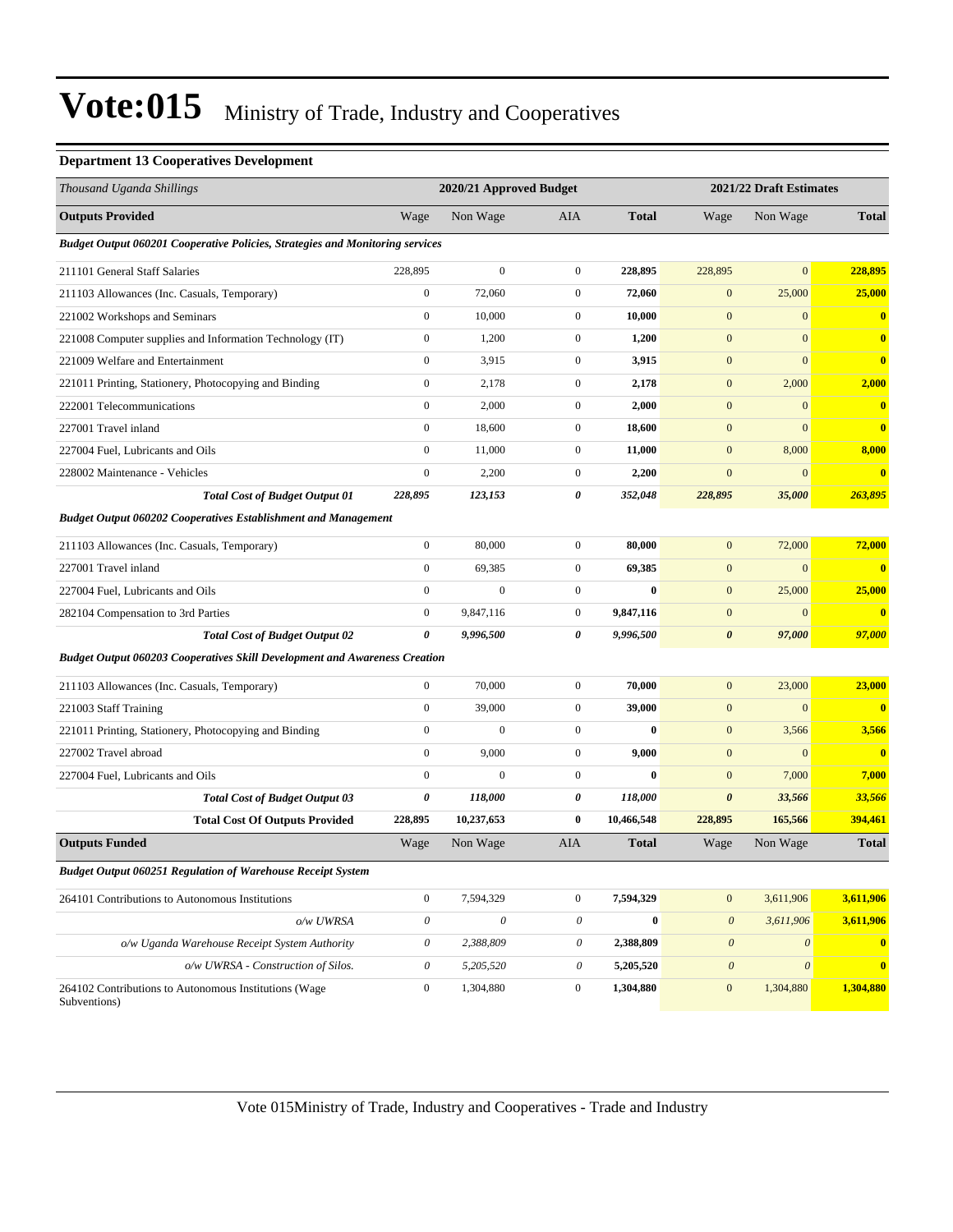| o/w UWRSA                                                                                          | $\boldsymbol{\theta}$                              | $\boldsymbol{\mathit{0}}$ | 0                     | $\bf{0}$     | $\boldsymbol{\theta}$ | 1,304,880             | 1,304,880               |  |
|----------------------------------------------------------------------------------------------------|----------------------------------------------------|---------------------------|-----------------------|--------------|-----------------------|-----------------------|-------------------------|--|
| o/w Uganda Warehouse Receipt System Authority                                                      | $\boldsymbol{\theta}$                              | 1,304,880                 | 0                     | 1,304,880    | $\boldsymbol{\theta}$ | $\boldsymbol{\theta}$ | $\bf{0}$                |  |
| <b>Total Cost of Budget Output 51</b>                                                              | $\pmb{\theta}$                                     | 8,899,209                 | $\boldsymbol{\theta}$ | 8,899,209    | $\pmb{\theta}$        | 4,916,786             | 4,916,786               |  |
| <b>Total Cost Of Outputs Funded</b>                                                                | $\bf{0}$                                           | 8,899,209                 | $\bf{0}$              | 8,899,209    | $\bf{0}$              | 4,916,786             | 4,916,786               |  |
| <b>Total Cost for Department 13</b>                                                                | 228,895                                            | 19,136,862                | $\bf{0}$              | 19,365,757   | 228,895               | 5,082,352             | 5,311,247               |  |
| <b>Total Excluding Arrears</b>                                                                     | 228,895                                            | 19,136,862                | $\mathbf{0}$          | 19,365,757   | 228,895               | 5,082,352             | 5,311,247               |  |
|                                                                                                    |                                                    |                           |                       |              |                       |                       |                         |  |
|                                                                                                    | GoU                                                | <b>External Fin</b>       | <b>AIA</b>            | <b>Total</b> | GoU                   | <b>External Fin</b>   | <b>Total</b>            |  |
| <b>Total Cost for Sub-SubProgramme 02</b>                                                          | 19,365,757                                         | $\bf{0}$                  | $\bf{0}$              | 19,365,757   | 5,311,247             | $\bf{0}$              | 5,311,247               |  |
| <b>Total Excluding Arrears</b>                                                                     | 19,365,757                                         | $\boldsymbol{0}$          | $\boldsymbol{0}$      | 19,365,757   | 5,311,247             | $\mathbf{0}$          | 5,311,247               |  |
| Sub-SubProgrammme 04 Trade Development                                                             |                                                    |                           |                       |              |                       |                       |                         |  |
| <b>Recurrent Budget Estimates</b>                                                                  |                                                    |                           |                       |              |                       |                       |                         |  |
| <b>Department 07 External Trade</b>                                                                |                                                    |                           |                       |              |                       |                       |                         |  |
| Thousand Uganda Shillings                                                                          | 2021/22 Draft Estimates<br>2020/21 Approved Budget |                           |                       |              |                       |                       |                         |  |
| <b>Outputs Provided</b>                                                                            | Wage                                               | Non Wage                  | <b>AIA</b>            | <b>Total</b> | Wage                  | Non Wage              | <b>Total</b>            |  |
| <b>Budget Output 060401 Trade Policies, Strategies and Monitoring Services</b>                     |                                                    |                           |                       |              |                       |                       |                         |  |
| 211101 General Staff Salaries                                                                      | 193,730                                            | $\mathbf{0}$              | $\mathbf{0}$          | 193,730      | 213,730               | $\mathbf{0}$          | 213,730                 |  |
| 221005 Hire of Venue (chairs, projector, etc)                                                      | $\boldsymbol{0}$                                   | 75,953                    | $\mathbf{0}$          | 75,953       | $\boldsymbol{0}$      | 2,845                 | 2,845                   |  |
| 227001 Travel inland                                                                               | $\boldsymbol{0}$                                   | 23,440                    | $\mathbf{0}$          | 23,440       | $\mathbf{0}$          | 14,440                | 14,440                  |  |
| 227004 Fuel, Lubricants and Oils                                                                   | $\boldsymbol{0}$                                   | 39,000                    | $\mathbf{0}$          | 39,000       | $\mathbf{0}$          | 8,000                 | 8,000                   |  |
| <b>Total Cost of Budget Output 01</b>                                                              | 193,730                                            | 138,393                   | 0                     | 332,123      | 213,730               | 25,285                | 239,015                 |  |
| <b>Budget Output 060402 Trade Negotiation</b>                                                      |                                                    |                           |                       |              |                       |                       |                         |  |
| 221002 Workshops and Seminars                                                                      | $\boldsymbol{0}$                                   | $\mathbf{0}$              | $\mathbf{0}$          | $\bf{0}$     | $\boldsymbol{0}$      | 5,285                 | 5,285                   |  |
| 221010 Special Meals and Drinks                                                                    | $\boldsymbol{0}$                                   | 6,000                     | $\mathbf{0}$          | 6,000        | $\boldsymbol{0}$      | $\mathbf{0}$          | $\bf{0}$                |  |
| 221011 Printing, Stationery, Photocopying and Binding                                              | $\boldsymbol{0}$                                   | 4,000                     | $\mathbf{0}$          | 4,000        | $\boldsymbol{0}$      | $\mathbf{0}$          | $\overline{\mathbf{0}}$ |  |
| 227002 Travel abroad                                                                               | $\boldsymbol{0}$                                   | 40,000                    | $\mathbf{0}$          | 40,000       | $\boldsymbol{0}$      | 20,000                | 20,000                  |  |
| <b>Total Cost of Budget Output 02</b>                                                              | $\boldsymbol{\theta}$                              | 50,000                    | 0                     | 50,000       | $\boldsymbol{\theta}$ | 25,285                | 25,285                  |  |
| <b>Budget Output 060403 Capacity Building for Trade Facilitating Institutions</b>                  |                                                    |                           |                       |              |                       |                       |                         |  |
| 221002 Workshops and Seminars                                                                      | $\boldsymbol{0}$                                   | 4,000                     | $\boldsymbol{0}$      | 4,000        | $\mathbf{0}$          | 24,000                | 24,000                  |  |
| 221011 Printing, Stationery, Photocopying and Binding                                              | $\boldsymbol{0}$                                   | 1,000                     | $\boldsymbol{0}$      | 1,000        | $\boldsymbol{0}$      | 1,285                 | 1,285                   |  |
| 225001 Consultancy Services- Short term                                                            | $\boldsymbol{0}$                                   | 20,000                    | $\boldsymbol{0}$      | 20,000       | $\boldsymbol{0}$      | $\boldsymbol{0}$      | $\mathbf{0}$            |  |
| <b>Total Cost of Budget Output 03</b>                                                              | 0                                                  | 25,000                    | $\pmb{\theta}$        | 25,000       | $\boldsymbol{\theta}$ | 25,285                | 25,285                  |  |
| <b>Budget Output 060404 Trade Information and Product Market Research</b>                          |                                                    |                           |                       |              |                       |                       |                         |  |
| 221011 Printing, Stationery, Photocopying and Binding                                              | $\boldsymbol{0}$                                   | 6,000                     | $\boldsymbol{0}$      | 6,000        | $\bf{0}$              | 6,000                 | 6,000                   |  |
| 227001 Travel inland                                                                               | $\boldsymbol{0}$                                   | 36,000                    | $\boldsymbol{0}$      | 36,000       | $\mathbf{0}$          | 14,285                | 14,285                  |  |
| 227004 Fuel, Lubricants and Oils                                                                   | $\boldsymbol{0}$                                   | 5,000                     | $\boldsymbol{0}$      | 5,000        | $\boldsymbol{0}$      | 5,000                 | 5,000                   |  |
| <b>Total Cost of Budget Output 04</b>                                                              | 0                                                  | 47,000                    | 0                     | 47,000       | $\pmb{\theta}$        | 25,285                | 25,285                  |  |
| Budget Output 060405 Economic Integration and Market Access (Bilateral, Regional and Multilateral) |                                                    |                           |                       |              |                       |                       |                         |  |
| 221005 Hire of Venue (chairs, projector, etc)                                                      | $\boldsymbol{0}$                                   | 9,128                     | $\boldsymbol{0}$      | 9,128        | $\boldsymbol{0}$      | $\boldsymbol{0}$      | $\bf{0}$                |  |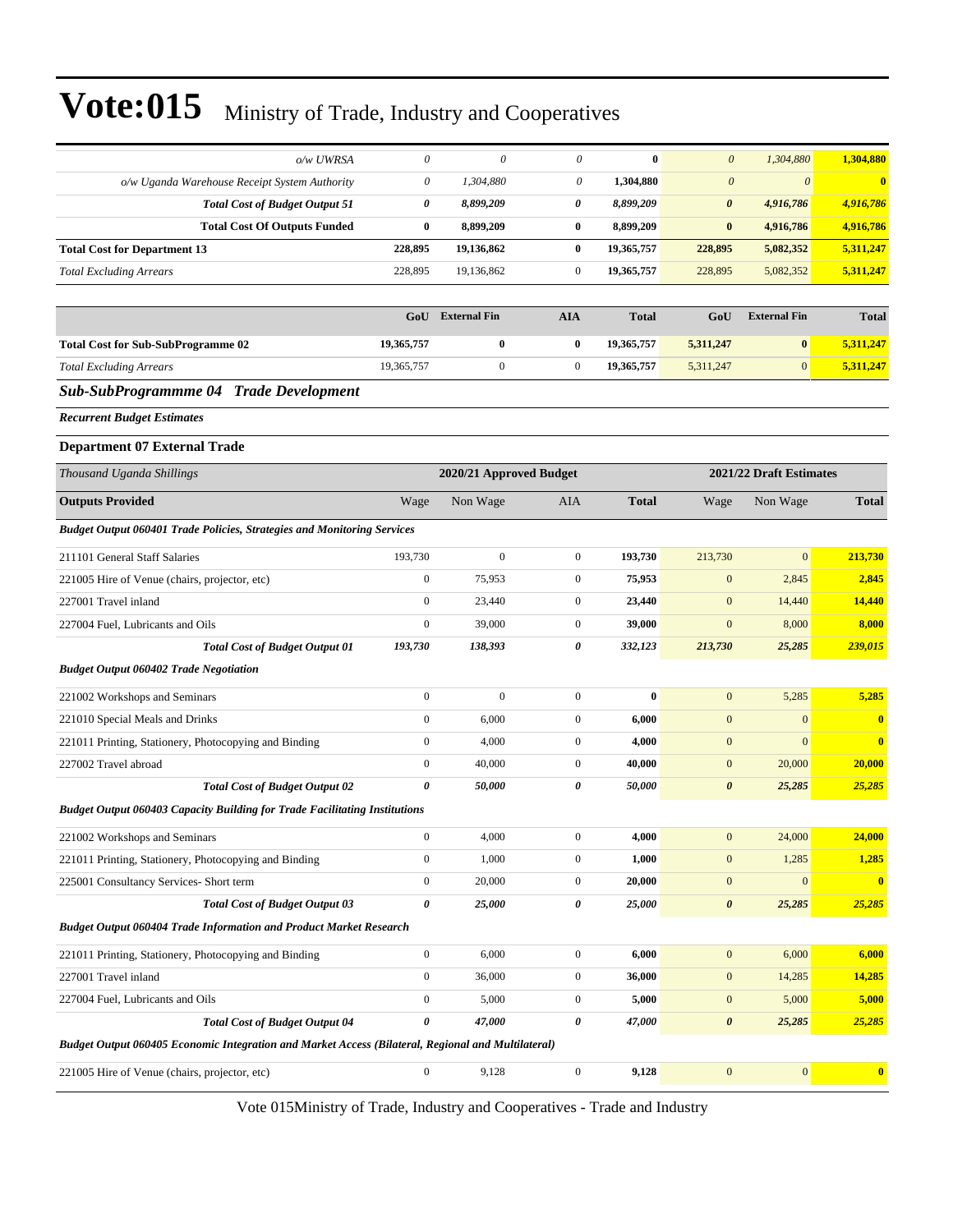| 221011 Printing, Stationery, Photocopying and Binding                             | $\boldsymbol{0}$      | $\boldsymbol{0}$        | $\mathbf{0}$     | $\bf{0}$     | $\mathbf{0}$          | 4,000                   | 4,000                   |
|-----------------------------------------------------------------------------------|-----------------------|-------------------------|------------------|--------------|-----------------------|-------------------------|-------------------------|
| 227002 Travel abroad                                                              | $\boldsymbol{0}$      | 28,686                  | $\mathbf{0}$     | 28,686       | $\mathbf{0}$          | 21,285                  | 21,285                  |
| <b>Total Cost of Budget Output 05</b>                                             | 0                     | 37,814                  | 0                | 37,814       | $\boldsymbol{\theta}$ | 25,285                  | 25,285                  |
| <b>Total Cost Of Outputs Provided</b>                                             | 193,730               | 298,207                 | $\bf{0}$         | 491,937      | 213,730               | 126,423                 | 340,153                 |
| <b>Outputs Funded</b>                                                             | Wage                  | Non Wage                | AIA              | <b>Total</b> | Wage                  | Non Wage                | <b>Total</b>            |
| <b>Budget Output 060452 Support to AGOA Secretariat</b>                           |                       |                         |                  |              |                       |                         |                         |
| 264101 Contributions to Autonomous Institutions                                   | $\boldsymbol{0}$      | 1,041,562               | $\mathbf{0}$     | 1,041,562    | $\mathbf{0}$          | 550,329                 | 550,329                 |
| o/w AGOA                                                                          | $\boldsymbol{\theta}$ | 0                       | $\theta$         | $\bf{0}$     | $\boldsymbol{0}$      | 550,329                 | 550,329                 |
| o/wAGOA                                                                           | 0                     | 1,041,562               | 0                | 1,041,562    | $\boldsymbol{\theta}$ | $\boldsymbol{\theta}$   | $\bf{0}$                |
| <b>Total Cost of Budget Output 52</b>                                             | 0                     | 1,041,562               | 0                | 1,041,562    | $\boldsymbol{\theta}$ | 550,329                 | 550,329                 |
| <b>Total Cost Of Outputs Funded</b>                                               | $\bf{0}$              | 1,041,562               | $\bf{0}$         | 1,041,562    | $\bf{0}$              | 550,329                 | 550,329                 |
| <b>Total Cost for Department 07</b>                                               | 193,730               | 1,339,769               | $\bf{0}$         | 1,533,499    | 213,730               | 676,752                 | 890,483                 |
| <b>Total Excluding Arrears</b>                                                    | 193,730               | 1,339,769               | $\boldsymbol{0}$ | 1,533,499    | 213,730               | 676,752                 | 890,483                 |
| <b>Department 08 Internal Trade</b>                                               |                       |                         |                  |              |                       |                         |                         |
| Thousand Uganda Shillings                                                         |                       | 2020/21 Approved Budget |                  |              |                       | 2021/22 Draft Estimates |                         |
| <b>Outputs Provided</b>                                                           | Wage                  | Non Wage                | AIA              | <b>Total</b> | Wage                  | Non Wage                | <b>Total</b>            |
| <b>Budget Output 060401 Trade Policies, Strategies and Monitoring Services</b>    |                       |                         |                  |              |                       |                         |                         |
| 211101 General Staff Salaries                                                     | 246,979               | $\boldsymbol{0}$        | $\mathbf{0}$     | 246,979      | 275,764               | $\mathbf{0}$            | 275,764                 |
| 211103 Allowances (Inc. Casuals, Temporary)                                       | $\boldsymbol{0}$      | $\mathbf{0}$            | $\mathbf{0}$     | $\bf{0}$     | $\mathbf{0}$          | 360                     | 360                     |
| 221002 Workshops and Seminars                                                     | $\mathbf{0}$          | 30,000                  | $\mathbf{0}$     | 30,000       | $\mathbf{0}$          | 76,390                  | 76,390                  |
| 221011 Printing, Stationery, Photocopying and Binding                             | $\mathbf{0}$          | 24,000                  | $\mathbf{0}$     | 24,000       | $\mathbf{0}$          | 22,000                  | 22,000                  |
| 221012 Small Office Equipment                                                     | $\boldsymbol{0}$      | $\mathbf{0}$            | $\boldsymbol{0}$ | $\bf{0}$     | $\mathbf{0}$          | 4,440                   | 4,440                   |
| 227001 Travel inland                                                              | $\boldsymbol{0}$      | 78,340                  | $\mathbf{0}$     | 78,340       | $\mathbf{0}$          | 30,425                  | 30,425                  |
| <b>Total Cost of Budget Output 01</b>                                             | 246,979               | 132,340                 | 0                | 379,319      | 275,764               | 133,615                 | 409,379                 |
| <b>Budget Output 060403 Capacity Building for Trade Facilitating Institutions</b> |                       |                         |                  |              |                       |                         |                         |
| 211103 Allowances (Inc. Casuals, Temporary)                                       | $\boldsymbol{0}$      | 3,660                   | $\boldsymbol{0}$ | 3,660        | $\boldsymbol{0}$      | $\boldsymbol{0}$        | $\bf{0}$                |
| 221002 Workshops and Seminars                                                     | $\boldsymbol{0}$      | 57,057                  | $\mathbf{0}$     | 57,057       | $\mathbf{0}$          | 13,980                  | 13,980                  |
| 221011 Printing, Stationery, Photocopying and Binding                             | $\boldsymbol{0}$      | 15,100                  | $\mathbf{0}$     | 15,100       | $\boldsymbol{0}$      | $\mathbf{0}$            | $\bf{0}$                |
| 222001 Telecommunications                                                         | $\boldsymbol{0}$      | 1,190                   | $\mathbf{0}$     | 1,190        | $\mathbf{0}$          | $\mathbf{0}$            | $\bf{0}$                |
| <b>Total Cost of Budget Output 03</b>                                             | 0                     | 77,007                  | 0                | 77,007       | $\boldsymbol{\theta}$ | 13,980                  | 13,980                  |
| <b>Budget Output 060404 Trade Information and Product Market Research</b>         |                       |                         |                  |              |                       |                         |                         |
| 211103 Allowances (Inc. Casuals, Temporary)                                       | $\boldsymbol{0}$      | 15,570                  | $\overline{0}$   | 15,570       | $\mathbf{0}$          | $\boldsymbol{0}$        | $\bf{0}$                |
| 221001 Advertising and Public Relations                                           | $\boldsymbol{0}$      | 5,000                   | $\boldsymbol{0}$ | 5,000        | $\boldsymbol{0}$      | $\mathbf{0}$            | $\mathbf{0}$            |
| 221002 Workshops and Seminars                                                     | $\boldsymbol{0}$      | 21,200                  | $\boldsymbol{0}$ | 21,200       | $\mathbf{0}$          | $\mathbf{0}$            | $\bf{0}$                |
| 221005 Hire of Venue (chairs, projector, etc)                                     | $\boldsymbol{0}$      | 3,000                   | $\boldsymbol{0}$ | 3,000        | $\boldsymbol{0}$      | $\mathbf{0}$            | $\overline{\mathbf{0}}$ |
| 221011 Printing, Stationery, Photocopying and Binding                             | $\boldsymbol{0}$      | 8,933                   | $\overline{0}$   | 8,933        | $\mathbf{0}$          | $\mathbf{0}$            | $\bf{0}$                |
| 222001 Telecommunications                                                         | $\boldsymbol{0}$      | 1,200                   | $\overline{0}$   | 1,200        | $\boldsymbol{0}$      | $\mathbf{0}$            | $\bf{0}$                |
| 227001 Travel inland                                                              | $\boldsymbol{0}$      | 39,900                  | $\boldsymbol{0}$ | 39,900       | $\boldsymbol{0}$      | 5,750                   | 5,750                   |
| <b>Total Cost of Budget Output 04</b>                                             | 0                     | 94,803                  | 0                | 94,803       | $\boldsymbol{\theta}$ | 5,750                   | 5,750                   |
|                                                                                   |                       |                         |                  |              |                       |                         |                         |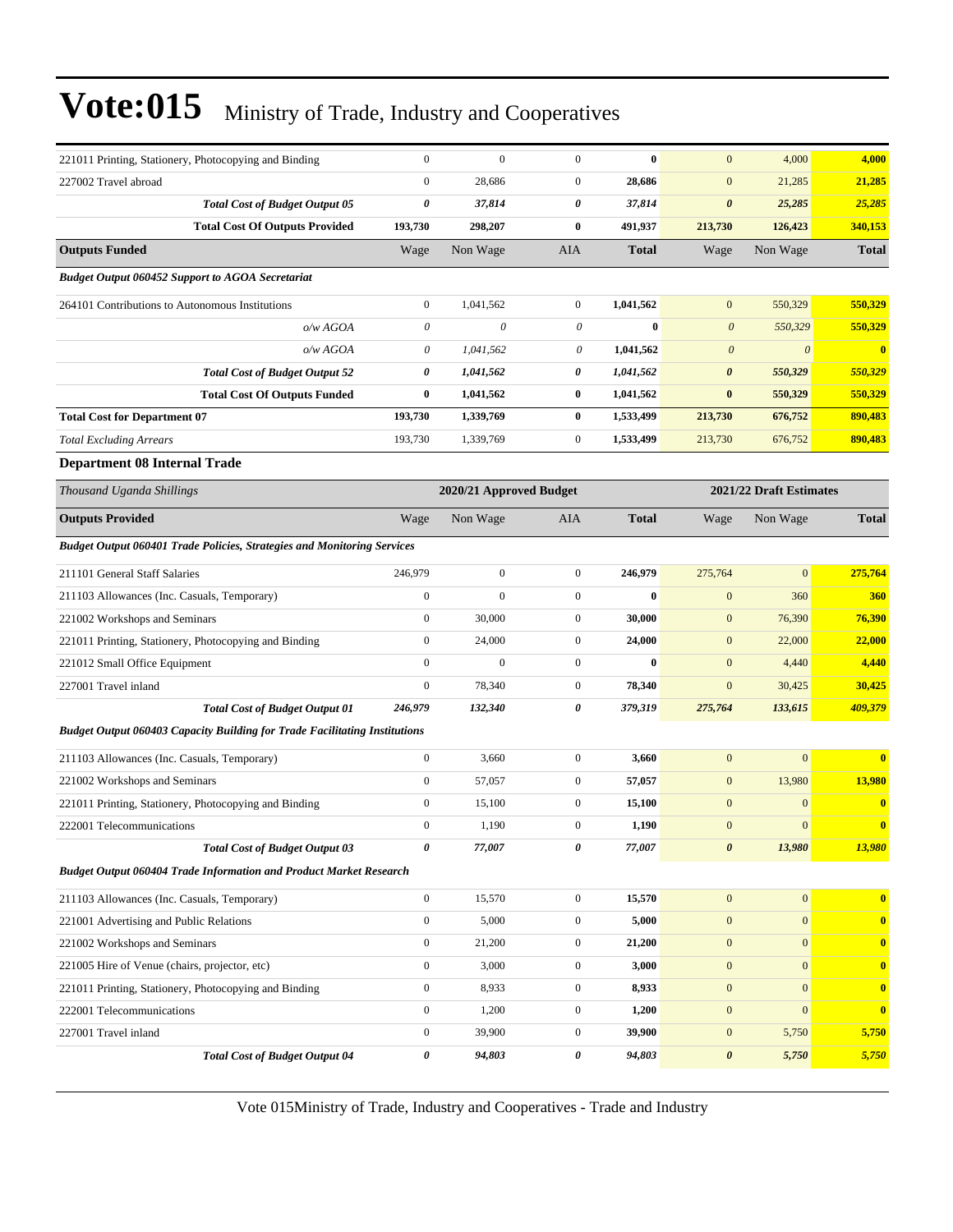| 221002 Workshops and Seminars       |                                       | $\mathbf{0}$ | 4,000   |   | 4.000   |              | $\mathbf{0}$          | $\mathbf{0}$          |
|-------------------------------------|---------------------------------------|--------------|---------|---|---------|--------------|-----------------------|-----------------------|
| 227002 Travel abroad                |                                       | $\mathbf{0}$ | 8,480   |   | 8,480   | $\mathbf{0}$ | $\mathbf{0}$          | $\bf{0}$              |
|                                     | <b>Total Cost of Budget Output 05</b> | 0            | 12,480  | 0 | 12,480  | 0            | $\boldsymbol{\theta}$ | $\boldsymbol{\theta}$ |
|                                     | <b>Total Cost Of Outputs Provided</b> | 246,979      | 316,630 | 0 | 563,609 | 275,764      | 153,345               | 429,109               |
| <b>Total Cost for Department 08</b> |                                       | 246,979      | 316,630 | 0 | 563,609 | 275,764      | 153,345               | 429,109               |
| <b>Total Excluding Arrears</b>      |                                       | 246,979      | 316.630 | 0 | 563,609 | 275,764      | 153,345               | 429,109               |

#### *Budget Output 060405 Economic Integration and Market Access (Bilateral, Regional and Multilateral)*

#### **Department 16 Directorate of Trade, Industry and Cooperatives**

| Thousand Uganda Shillings                                                      | 2020/21 Approved Budget |              |              |              | 2021/22 Draft Estimates |              |                |
|--------------------------------------------------------------------------------|-------------------------|--------------|--------------|--------------|-------------------------|--------------|----------------|
| <b>Outputs Provided</b>                                                        | Wage                    | Non Wage     | AIA          | <b>Total</b> | Wage                    | Non Wage     | <b>Total</b>   |
| <b>Budget Output 060401 Trade Policies, Strategies and Monitoring Services</b> |                         |              |              |              |                         |              |                |
| 211101 General Staff Salaries                                                  | 48,785                  | $\mathbf{0}$ | $\mathbf{0}$ | 48,785       | $\overline{0}$          | $\Omega$     | $\mathbf{0}$   |
| 211103 Allowances (Inc. Casuals, Temporary)                                    | $\mathbf{0}$            | 25,080       | $\mathbf{0}$ | 25,080       | $\overline{0}$          | $\theta$     | $\mathbf{0}$   |
| 221002 Workshops and Seminars                                                  | $\mathbf{0}$            | 20,000       | $\mathbf{0}$ | 20,000       | $\mathbf{0}$            | $\Omega$     | $\mathbf{0}$   |
| <b>Total Cost of Budget Output 01</b>                                          | 48,785                  | 45,080       | 0            | 93,865       | $\boldsymbol{\theta}$   | $\theta$     | $\theta$       |
| <b>Total Cost Of Outputs Provided</b>                                          | 48,785                  | 45,080       | $\bf{0}$     | 93,865       | $\bf{0}$                | $\mathbf{0}$ | $\overline{0}$ |
| <b>Total Cost for Department 16</b>                                            | 48,785                  | 45,080       | $\bf{0}$     | 93,865       | $\bf{0}$                | $\mathbf{0}$ | $\overline{0}$ |
| <b>Total Excluding Arrears</b>                                                 | 48,785                  | 45,080       | $\mathbf{0}$ | 93,865       | $\mathbf{0}$            | $\Omega$     | $\mathbf{0}$   |
| .                                                                              |                         |              |              |              |                         |              |                |

*Development Budget Estimates*

#### **Project 1291 Regional Integration Implementation Programme [RIIP] Support for Uganda**

| Thousand Uganda Shillings                                                      |                               | 2020/21 Approved Budget |                |              |                       | 2021/22 Draft Estimates       |                         |  |  |
|--------------------------------------------------------------------------------|-------------------------------|-------------------------|----------------|--------------|-----------------------|-------------------------------|-------------------------|--|--|
| <b>Outputs Provided</b>                                                        | <b>GoU Dev't External Fin</b> |                         | <b>AIA</b>     | <b>Total</b> |                       | <b>GoU Dev't External Fin</b> | <b>Total</b>            |  |  |
| <b>Budget Output 060401 Trade Policies, Strategies and Monitoring Services</b> |                               |                         |                |              |                       |                               |                         |  |  |
| 211102 Contract Staff Salaries                                                 | $\mathbf{0}$                  | 80,424                  | $\overline{0}$ | 80,424       | $\mathbf{0}$          | 80,424                        | 80,424                  |  |  |
| 211103 Allowances (Inc. Casuals, Temporary)                                    | $\mathbf{0}$                  | 243,731                 | $\overline{0}$ | 243,731      | $\mathbf{0}$          | 143,731                       | 143,731                 |  |  |
| 212101 Social Security Contributions                                           | $\mathbf{0}$                  | 21,134                  | $\overline{0}$ | 21,134       | $\mathbf{0}$          | 21,134                        | 21,134                  |  |  |
| 221002 Workshops and Seminars                                                  | $\mathbf{0}$                  | 8,860                   | $\Omega$       | 8,860        | $\mathbf{0}$          | 27,658                        | 27,658                  |  |  |
| 221011 Printing, Stationery, Photocopying and Binding                          | $\mathbf{0}$                  | 4,500                   | $\overline{0}$ | 4,500        | $\mathbf{0}$          | 4,000                         | 4,000                   |  |  |
| 222001 Telecommunications                                                      | $\mathbf{0}$                  | 10,200                  | $\overline{0}$ | 10,200       | $\mathbf{0}$          | 8,000                         | 8,000                   |  |  |
| 225003 Taxes on (Professional) Services                                        | $\mathbf{0}$                  | 94,445                  | $\overline{0}$ | 94,445       | $\mathbf{0}$          | 90,000                        | 90,000                  |  |  |
| 226001 Insurances                                                              | $\mathbf{0}$                  | 10,669                  | $\mathbf{0}$   | 10,669       | $\mathbf{0}$          | 10,400                        | 10,400                  |  |  |
| 227004 Fuel, Lubricants and Oils                                               | $\mathbf{0}$                  | 31,740                  | $\overline{0}$ | 31,740       | $\mathbf{0}$          | 32,000                        | 32,000                  |  |  |
| 228002 Maintenance - Vehicles                                                  | $\mathbf{0}$                  | 11,993                  | $\overline{0}$ | 11,993       | $\mathbf{0}$          | 12,000                        | <b>12,000</b>           |  |  |
| 228003 Maintenance – Machinery, Equipment & Furniture                          | 0                             | 11,652                  | $\overline{0}$ | 11,652       | $\mathbf{0}$          | $\overline{0}$                | $\overline{\mathbf{0}}$ |  |  |
| <b>Total Cost Of Budget Output 060401</b>                                      | 0                             | 529,347                 | 0              | 529,347      | $\boldsymbol{\theta}$ | 429,347                       | 429,347                 |  |  |
| <b>Budget Output 060402 Trade Negotiation</b>                                  |                               |                         |                |              |                       |                               |                         |  |  |
| 227002 Travel abroad                                                           | $\mathbf{0}$                  | 161,085                 | $\overline{0}$ | 161,085      | $\mathbf{0}$          | 36,000                        | 36,000                  |  |  |
| Total Cost Of Budget Output 060402                                             | 0                             | 161,085                 | 0              | 161,085      | $\boldsymbol{\theta}$ | 36,000                        | 36,000                  |  |  |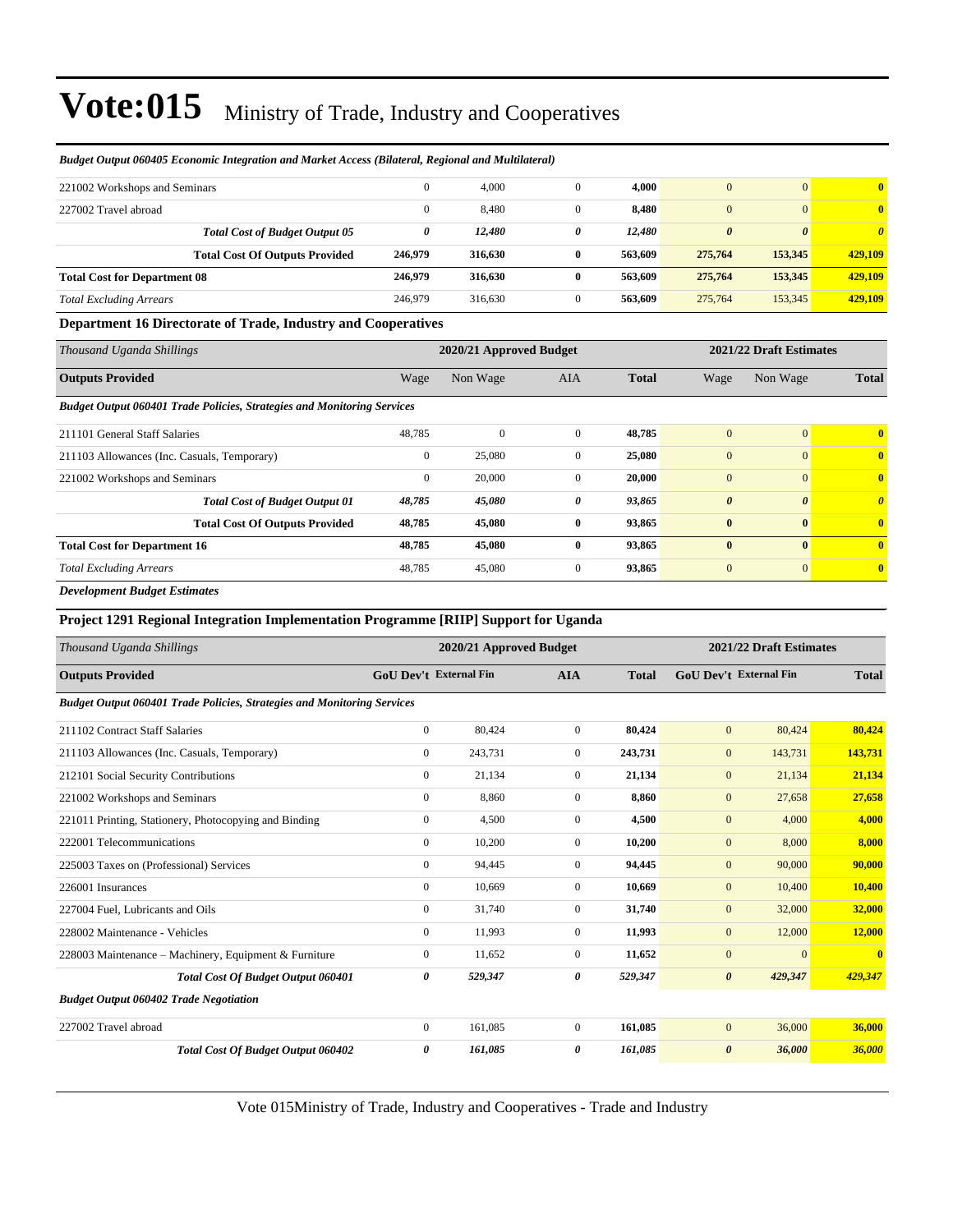| <b>Budget Output 060403 Capacity Building for Trade Facilitating Institutions</b>                  |                       |                               |                       |              |                       |                               |                         |
|----------------------------------------------------------------------------------------------------|-----------------------|-------------------------------|-----------------------|--------------|-----------------------|-------------------------------|-------------------------|
| 211103 Allowances (Inc. Casuals, Temporary)                                                        | $\boldsymbol{0}$      | 20,950                        | $\boldsymbol{0}$      | 20,950       | $\mathbf{0}$          | $\mathbf{0}$                  | $\bf{0}$                |
| 225001 Consultancy Services- Short term                                                            | $\boldsymbol{0}$      | 50,780                        | $\boldsymbol{0}$      | 50,780       | $\mathbf{0}$          | $\mathbf{0}$                  | $\bf{0}$                |
| Total Cost Of Budget Output 060403                                                                 | $\boldsymbol{\theta}$ | 71,730                        | 0                     | 71,730       | $\boldsymbol{\theta}$ | $\boldsymbol{\theta}$         | $\boldsymbol{\theta}$   |
| Budget Output 060404 Trade Information and Product Market Research                                 |                       |                               |                       |              |                       |                               |                         |
| 221002 Workshops and Seminars                                                                      | $\boldsymbol{0}$      | 100,000                       | $\mathbf{0}$          | 100,000      | $\mathbf{0}$          | $\mathbf{0}$                  | $\bf{0}$                |
| <b>Total Cost Of Budget Output 060404</b>                                                          | $\theta$              | 100,000                       | $\boldsymbol{\theta}$ | 100,000      | $\boldsymbol{\theta}$ | $\boldsymbol{\theta}$         | $\boldsymbol{\theta}$   |
| Budget Output 060405 Economic Integration and Market Access (Bilateral, Regional and Multilateral) |                       |                               |                       |              |                       |                               |                         |
| 211103 Allowances (Inc. Casuals, Temporary)                                                        | $\mathbf{0}$          | 150,000                       | $\boldsymbol{0}$      | 150,000      | $\mathbf{0}$          | $\mathbf{0}$                  | $\bf{0}$                |
| 222003 Information and communications technology (ICT)                                             | $\boldsymbol{0}$      | $\overline{0}$                | $\boldsymbol{0}$      | $\bf{0}$     | $\mathbf{0}$          | 400,000                       | 400,000                 |
| 227002 Travel abroad                                                                               | $\mathbf{0}$          | 256,976                       | $\boldsymbol{0}$      | 256,976      | $\mathbf{0}$          | $\mathbf{0}$                  | $\bf{0}$                |
| Total Cost Of Budget Output 060405                                                                 | 0                     | 406,976                       | 0                     | 406,976      | $\boldsymbol{\theta}$ | 400,000                       | 400,000                 |
| <b>Total Cost for Outputs Provided</b>                                                             | $\boldsymbol{0}$      | 1,269,138                     | $\boldsymbol{0}$      | 1,269,138    | $\mathbf{0}$          | 865,347                       | 865,347                 |
| <b>Capital Purchases</b>                                                                           |                       | <b>GoU Dev't External Fin</b> | <b>AIA</b>            | <b>Total</b> |                       | <b>GoU Dev't External Fin</b> | <b>Total</b>            |
| <b>Budget Output 060481 Trade Infrastructure Development</b>                                       |                       |                               |                       |              |                       |                               |                         |
| 281503 Engineering and Design Studies & Plans for capital<br>works                                 | $\boldsymbol{0}$      | $\mathbf{0}$                  | $\boldsymbol{0}$      | $\bf{0}$     | $\mathbf{0}$          | 320,000                       | 320,000                 |
| 312104 Other Structures                                                                            | $\boldsymbol{0}$      | 8,933,273                     | $\boldsymbol{0}$      | 8,933,273    | $\mathbf{0}$          | 6,508,156                     | 6,508,156               |
| Total Cost Of Budget Output 060481                                                                 | 0                     | 8,933,273                     | 0                     | 8,933,273    | $\boldsymbol{\theta}$ | 6,828,156                     | 6,828,156               |
| <b>Total Cost for Capital Purchases</b>                                                            | $\mathbf{0}$          | 8,933,273                     | $\boldsymbol{0}$      | 8,933,273    | $\mathbf{0}$          | 6,828,156                     | 6,828,156               |
| <b>Total Cost for Project: 1291</b>                                                                | $\mathbf{0}$          | 10,202,411                    | $\boldsymbol{0}$      | 10,202,411   | $\mathbf{0}$          | 7,693,503                     | 7,693,503               |
| <b>Total Excluding Arrears</b>                                                                     | $\mathbf{0}$          | 10,202,411                    | $\mathbf{0}$          | 10,202,411   | $\mathbf{0}$          | 7,693,503                     | 7,693,503               |
|                                                                                                    | GoU                   | <b>External Fin</b>           | <b>AIA</b>            | <b>Total</b> | GoU                   | <b>External Fin</b>           | <b>Total</b>            |
| <b>Total Cost for Sub-SubProgramme 04</b>                                                          | 2,190,973             | 10,202,411                    | $\bf{0}$              | 12,393,384   | 1,319,591             | 7,693,503                     | 9,013,095               |
| <b>Total Excluding Arrears</b>                                                                     | 2,190,973             | 10,202,411                    | $\boldsymbol{0}$      | 12,393,384   | 1,319,591             | 7,693,503                     | 9,013,095               |
| Sub-SubProgrammme 07 MSME Development                                                              |                       |                               |                       |              |                       |                               |                         |
| <b>Recurrent Budget Estimates</b>                                                                  |                       |                               |                       |              |                       |                               |                         |
| <b>Department 18 Directorate of MSMEs</b>                                                          |                       |                               |                       |              |                       |                               |                         |
| Thousand Uganda Shillings                                                                          |                       | 2020/21 Approved Budget       |                       |              |                       | 2021/22 Draft Estimates       |                         |
| <b>Outputs Provided</b>                                                                            | Wage                  | Non Wage                      | <b>AIA</b>            | <b>Total</b> | Wage                  | Non Wage                      | <b>Total</b>            |
| Budget Output 060701 MSMEs Policies, Strategies and Monitoring Services                            |                       |                               |                       |              |                       |                               |                         |
| 211103 Allowances (Inc. Casuals, Temporary)                                                        | $\boldsymbol{0}$      | 28,215                        | $\boldsymbol{0}$      | 28,215       | $\mathbf{0}$          | 0                             | $\overline{\mathbf{0}}$ |
| <b>Total Cost of Budget Output 01</b>                                                              | $\pmb{\theta}$        | 28,215                        | 0                     | 28,215       | $\pmb{\theta}$        | $\boldsymbol{\theta}$         | $\boldsymbol{\theta}$   |
| <b>Total Cost Of Outputs Provided</b>                                                              | $\bf{0}$              | 28,215                        | $\bf{0}$              | 28,215       | $\bf{0}$              | $\bf{0}$                      | $\mathbf{0}$            |
| <b>Total Cost for Department 18</b>                                                                | $\bf{0}$              | 28,215                        | 0                     | 28,215       | $\bf{0}$              | $\bf{0}$                      | $\mathbf{0}$            |
| <b>Total Excluding Arrears</b>                                                                     | $\boldsymbol{0}$      | 28,215                        | $\boldsymbol{0}$      | 28,215       | $\boldsymbol{0}$      | $\bf{0}$                      | $\mathbf{0}$            |
|                                                                                                    |                       |                               |                       |              |                       |                               |                         |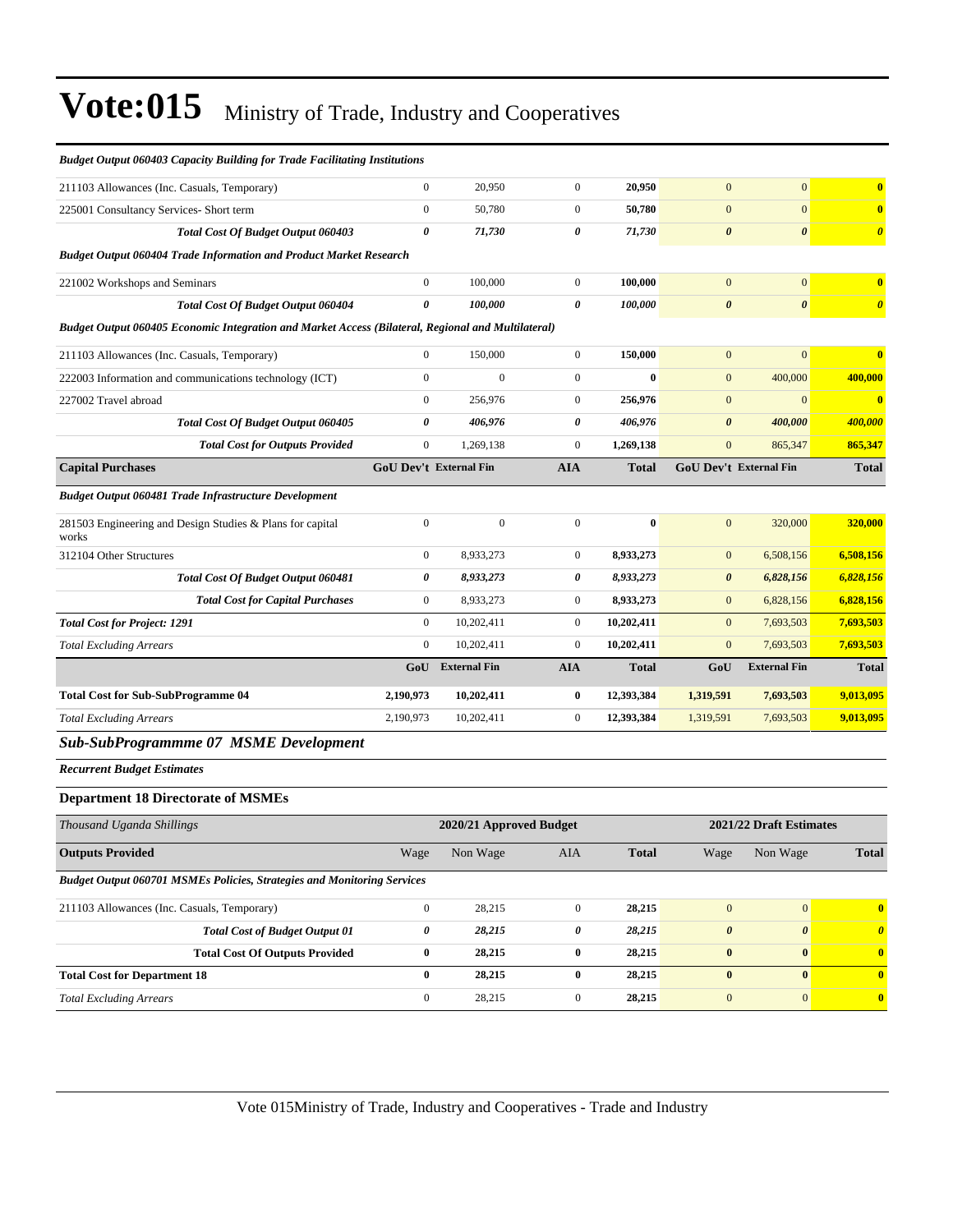#### **Department 19 Processing and Marketing Department**

| Thousand Uganda Shillings                                                      |                  | 2020/21 Approved Budget |                  |              |                       | 2021/22 Draft Estimates |              |
|--------------------------------------------------------------------------------|------------------|-------------------------|------------------|--------------|-----------------------|-------------------------|--------------|
| <b>Outputs Provided</b>                                                        | Wage             | Non Wage                | <b>AIA</b>       | <b>Total</b> | Wage                  | Non Wage                | <b>Total</b> |
| <b>Budget Output 060701 MSMEs Policies, Strategies and Monitoring Services</b> |                  |                         |                  |              |                       |                         |              |
| 211101 General Staff Salaries                                                  | 243,029          | $\boldsymbol{0}$        | $\overline{0}$   | 243,029      | 243,029               | $\overline{0}$          | 243,029      |
| 211103 Allowances (Inc. Casuals, Temporary)                                    | $\boldsymbol{0}$ | $\boldsymbol{0}$        | $\mathbf{0}$     | $\bf{0}$     | $\mathbf{0}$          | 6,000                   | 6,000        |
| 221002 Workshops and Seminars                                                  | $\boldsymbol{0}$ | 46,423                  | $\mathbf{0}$     | 46,423       | $\boldsymbol{0}$      | $\mathbf{0}$            | $\bf{0}$     |
| 221005 Hire of Venue (chairs, projector, etc)                                  | $\boldsymbol{0}$ | 2,999                   | $\mathbf{0}$     | 2,999        | $\boldsymbol{0}$      | $\mathbf{0}$            | $\bf{0}$     |
| 221009 Welfare and Entertainment                                               | $\overline{0}$   | $\mathbf{0}$            | $\overline{0}$   | $\bf{0}$     | $\mathbf{0}$          | 2,000                   | 2,000        |
| 221011 Printing, Stationery, Photocopying and Binding                          | $\mathbf{0}$     | $\overline{0}$          | $\overline{0}$   | $\bf{0}$     | $\mathbf{0}$          | 2,000                   | 2,000        |
| 227001 Travel inland                                                           | $\overline{0}$   | $\overline{0}$          | $\overline{0}$   | $\bf{0}$     | $\mathbf{0}$          | 5,000                   | 5,000        |
| 227004 Fuel, Lubricants and Oils                                               | $\boldsymbol{0}$ | $\boldsymbol{0}$        | $\overline{0}$   | $\bf{0}$     | $\mathbf{0}$          | 5,000                   | 5,000        |
| <b>Total Cost of Budget Output 01</b>                                          | 243,029          | 49,422                  | 0                | 292,451      | 243,029               | 20,000                  | 263,029      |
| <b>Budget Output 060702 MSMEs Human Capital Development</b>                    |                  |                         |                  |              |                       |                         |              |
| 211103 Allowances (Inc. Casuals, Temporary)                                    | $\boldsymbol{0}$ | $\mathbf{0}$            | $\overline{0}$   | $\bf{0}$     | $\mathbf{0}$          | 20,000                  | 20,000       |
| 221002 Workshops and Seminars                                                  | $\boldsymbol{0}$ | 17,889                  | $\boldsymbol{0}$ | 17,889       | $\mathbf{0}$          | $\boldsymbol{0}$        | $\mathbf{0}$ |
| 221003 Staff Training                                                          | $\boldsymbol{0}$ | 51,563                  | $\boldsymbol{0}$ | 51,563       | $\mathbf{0}$          | 3,000                   | 3,000        |
| 221009 Welfare and Entertainment                                               | $\overline{0}$   | $\mathbf{0}$            | $\overline{0}$   | $\bf{0}$     | $\mathbf{0}$          | 7,000                   | 7,000        |
| 221011 Printing, Stationery, Photocopying and Binding                          | $\overline{0}$   | $\overline{0}$          | $\mathbf{0}$     | $\bf{0}$     | $\mathbf{0}$          | 2,000                   | 2,000        |
| 227001 Travel inland                                                           | $\overline{0}$   | $\boldsymbol{0}$        | $\overline{0}$   | $\bf{0}$     | $\mathbf{0}$          | 8,000                   | 8,000        |
| 227004 Fuel, Lubricants and Oils                                               | $\boldsymbol{0}$ | $\overline{0}$          | $\overline{0}$   | $\bf{0}$     | $\mathbf{0}$          | 5,000                   | 5,000        |
| <b>Total Cost of Budget Output 02</b>                                          | 0                | 69,453                  | 0                | 69,453       | $\boldsymbol{\theta}$ | 45,000                  | 45,000       |
| <b>Budget Output 060703 Business Development Services</b>                      |                  |                         |                  |              |                       |                         |              |
| 211103 Allowances (Inc. Casuals, Temporary)                                    | $\boldsymbol{0}$ | $\boldsymbol{0}$        | $\overline{0}$   | $\bf{0}$     | $\mathbf{0}$          | 10,000                  | 10,000       |
| 221009 Welfare and Entertainment                                               | $\boldsymbol{0}$ | $\mathbf{0}$            | $\overline{0}$   | $\bf{0}$     | $\mathbf{0}$          | 3,000                   | 3,000        |
| 227001 Travel inland                                                           | $\overline{0}$   | 49,095                  | $\overline{0}$   | 49,095       | $\mathbf{0}$          | 4,000                   | 4,000        |
| 227004 Fuel, Lubricants and Oils                                               | $\boldsymbol{0}$ | $\mathbf{0}$            | $\mathbf{0}$     | $\bf{0}$     | $\mathbf{0}$          | 3,000                   | 3,000        |
| <b>Total Cost of Budget Output 03</b>                                          | 0                | 49,095                  | 0                | 49,095       | $\boldsymbol{\theta}$ | 20,000                  | 20,000       |
| <b>Budget Output 060704 MSMEs Information Services</b>                         |                  |                         |                  |              |                       |                         |              |
| 211103 Allowances (Inc. Casuals, Temporary)                                    | $\boldsymbol{0}$ | $\boldsymbol{0}$        | $\mathbf{0}$     | $\bf{0}$     | $\mathbf{0}$          | 10,000                  | 10,000       |
| 221002 Workshops and Seminars                                                  | $\boldsymbol{0}$ | 35,561                  | $\boldsymbol{0}$ | 35,561       | $\boldsymbol{0}$      | $\boldsymbol{0}$        | $\bf{0}$     |
| 221009 Welfare and Entertainment                                               | $\overline{0}$   | $\boldsymbol{0}$        | $\overline{0}$   | $\bf{0}$     | $\boldsymbol{0}$      | 4,000                   | 4,000        |
| 227001 Travel inland                                                           | $\boldsymbol{0}$ | $\boldsymbol{0}$        | $\overline{0}$   | $\bf{0}$     | $\mathbf{0}$          | 5,254                   | 5,254        |
| 227004 Fuel, Lubricants and Oils                                               | $\overline{0}$   | $\overline{0}$          | $\overline{0}$   | $\bf{0}$     | $\mathbf{0}$          | 4,000                   | 4,000        |
| <b>Total Cost of Budget Output 04</b>                                          | 0                | 35,561                  | 0                | 35,561       | $\boldsymbol{\theta}$ | 23,254                  | 23,254       |
| <b>Budget Output 060705 Support to MSMEs Product Development and Marketing</b> |                  |                         |                  |              |                       |                         |              |
| 211103 Allowances (Inc. Casuals, Temporary)                                    | $\boldsymbol{0}$ | $\overline{0}$          | $\boldsymbol{0}$ | $\bf{0}$     | $\boldsymbol{0}$      | 8,000                   | 8,000        |
| 221002 Workshops and Seminars                                                  | $\overline{0}$   | 82,574                  | $\boldsymbol{0}$ | 82,574       | $\mathbf{0}$          | $\mathbf{0}$            | $\mathbf{0}$ |
| 221009 Welfare and Entertainment                                               | $\boldsymbol{0}$ | $\boldsymbol{0}$        | $\boldsymbol{0}$ | $\bf{0}$     | $\boldsymbol{0}$      | 7,000                   | 7,000        |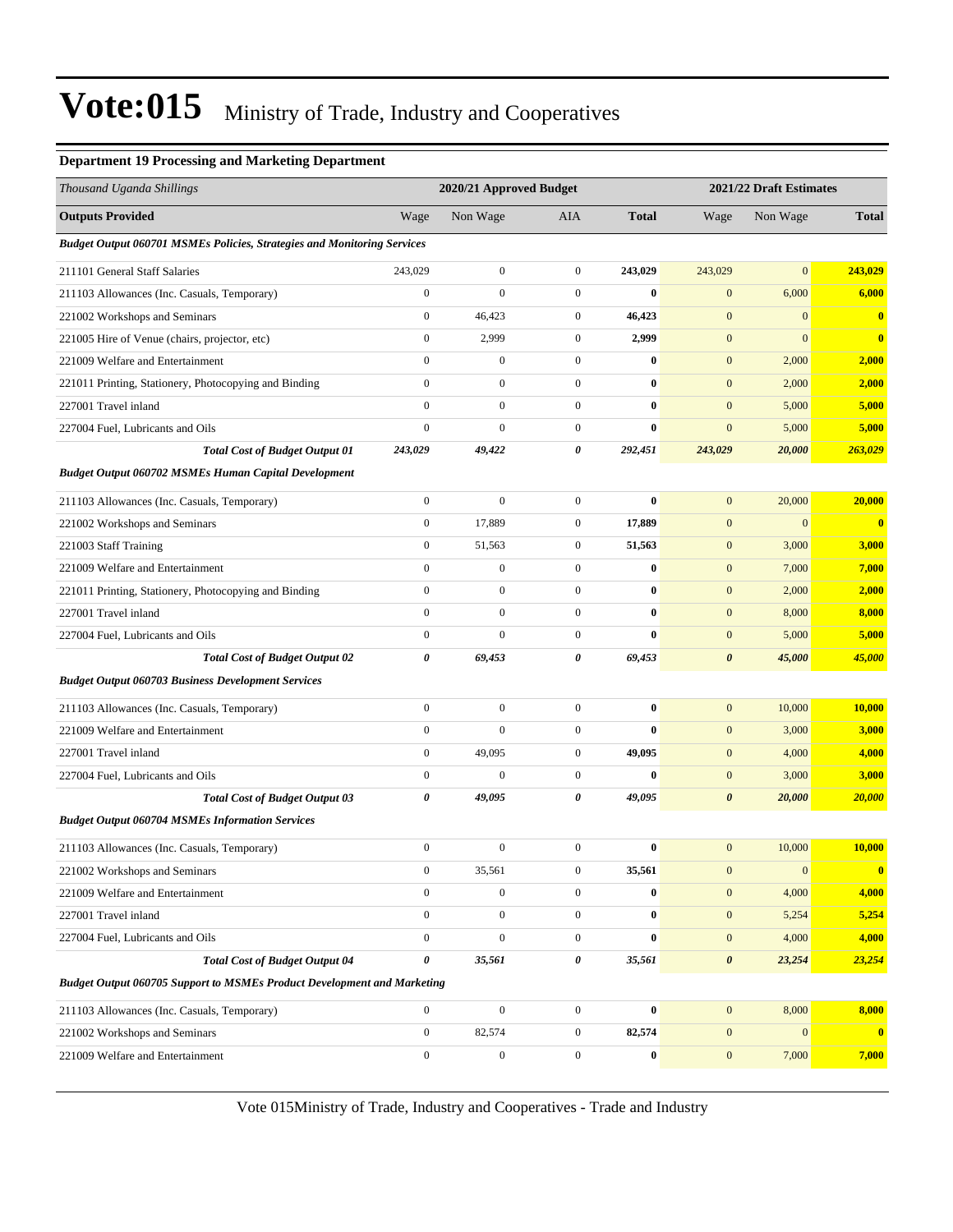| 221011 Printing, Stationery, Photocopying and Binding                          | $\boldsymbol{0}$ | $\boldsymbol{0}$        | $\boldsymbol{0}$ | $\bf{0}$     | $\mathbf{0}$          | 1,000                   | 1,000        |
|--------------------------------------------------------------------------------|------------------|-------------------------|------------------|--------------|-----------------------|-------------------------|--------------|
| 227001 Travel inland                                                           | $\mathbf{0}$     | $\boldsymbol{0}$        | $\boldsymbol{0}$ | $\bf{0}$     | $\mathbf{0}$          | 6,000                   | 6,000        |
| 227004 Fuel, Lubricants and Oils                                               | $\overline{0}$   | $\mathbf{0}$            | $\boldsymbol{0}$ | $\bf{0}$     | $\mathbf{0}$          | 3,000                   | 3,000        |
| <b>Total Cost of Budget Output 05</b>                                          | $\pmb{\theta}$   | 82,574                  | 0                | 82,574       | $\boldsymbol{\theta}$ | 25,000                  | 25,000       |
| <b>Total Cost Of Outputs Provided</b>                                          | 243,029          | 286,104                 | $\bf{0}$         | 529,133      | 243,029               | 133,254                 | 376,283      |
| <b>Total Cost for Department 19</b>                                            | 243,029          | 286,104                 | $\bf{0}$         | 529,133      | 243,029               | 133,254                 | 376,283      |
| <b>Total Excluding Arrears</b>                                                 | 243,029          | 286,104                 | $\boldsymbol{0}$ | 529,133      | 243,029               | 133,254                 | 376,283      |
| Department 20 Business Development and Quality Assurance Department            |                  |                         |                  |              |                       |                         |              |
| Thousand Uganda Shillings                                                      |                  | 2020/21 Approved Budget |                  |              |                       | 2021/22 Draft Estimates |              |
| <b>Outputs Provided</b>                                                        | Wage             | Non Wage                | AIA              | <b>Total</b> | Wage                  | Non Wage                | <b>Total</b> |
| <b>Budget Output 060701 MSMEs Policies, Strategies and Monitoring Services</b> |                  |                         |                  |              |                       |                         |              |
| 211101 General Staff Salaries                                                  | 240,701          | $\boldsymbol{0}$        | $\boldsymbol{0}$ | 240,701      | 240,701               | $\mathbf{0}$            | 240,701      |
| 221002 Workshops and Seminars                                                  | $\boldsymbol{0}$ | 600                     | $\boldsymbol{0}$ | 600          | $\mathbf{0}$          | 2,000                   | 2,000        |
| 221011 Printing, Stationery, Photocopying and Binding                          | $\boldsymbol{0}$ | 6,200                   | $\boldsymbol{0}$ | 6,200        | $\mathbf{0}$          | 5,000                   | 5,000        |
| 227001 Travel inland                                                           | $\boldsymbol{0}$ | 11,000                  | $\boldsymbol{0}$ | 11,000       | $\mathbf{0}$          | 6,500                   | 6,500        |
| 227004 Fuel, Lubricants and Oils                                               | $\boldsymbol{0}$ | 2,500                   | $\boldsymbol{0}$ | 2,500        | $\mathbf{0}$          | 8,000                   | 8,000        |
| <b>Total Cost of Budget Output 01</b>                                          | 240,701          | 20,300                  | 0                | 261,001      | 240,701               | 21,500                  | 262,201      |
| <b>Budget Output 060702 MSMEs Human Capital Development</b>                    |                  |                         |                  |              |                       |                         |              |
| 221002 Workshops and Seminars                                                  | $\boldsymbol{0}$ | 25,500                  | $\boldsymbol{0}$ | 25,500       | $\mathbf{0}$          | 21,000                  | 21,000       |
| <b>Total Cost of Budget Output 02</b>                                          | 0                | 25,500                  | 0                | 25,500       | $\boldsymbol{\theta}$ | 21,000                  | 21,000       |
| <b>Budget Output 060703 Business Development Services</b>                      |                  |                         |                  |              |                       |                         |              |
| 221002 Workshops and Seminars                                                  | $\boldsymbol{0}$ | 48,700                  | $\boldsymbol{0}$ | 48,700       | $\mathbf{0}$          | 10,000                  | 10,000       |
| 227001 Travel inland                                                           | $\boldsymbol{0}$ | 60,000                  | $\boldsymbol{0}$ | 60,000       | $\mathbf{0}$          | 15,000                  | 15,000       |
| 227004 Fuel, Lubricants and Oils                                               | $\boldsymbol{0}$ | 16,800                  | $\boldsymbol{0}$ | 16,800       | $\mathbf{0}$          | 10,000                  | 10,000       |
| <b>Total Cost of Budget Output 03</b>                                          | 0                | 125,500                 | 0                | 125,500      | $\boldsymbol{\theta}$ | 35,000                  | 35,000       |
| <b>Budget Output 060704 MSMEs Information Services</b>                         |                  |                         |                  |              |                       |                         |              |
| 221002 Workshops and Seminars                                                  | $\boldsymbol{0}$ | $\boldsymbol{0}$        | $\boldsymbol{0}$ | $\bf{0}$     | $\mathbf{0}$          | 10,000                  | 10,000       |
| 221011 Printing, Stationery, Photocopying and Binding                          | $\boldsymbol{0}$ | 5,460                   | $\boldsymbol{0}$ | 5,460        | $\mathbf{0}$          | $\mathbf{0}$            | $\bf{0}$     |
| 227001 Travel inland                                                           | $\boldsymbol{0}$ | 14,000                  | $\boldsymbol{0}$ | 14,000       | $\mathbf{0}$          | $\mathbf{0}$            | $\bf{0}$     |
| 227004 Fuel, Lubricants and Oils                                               | $\mathbf{0}$     | 6,000                   | $\Omega$         | 6,000        | $\boldsymbol{0}$      | 10,000                  | 10,000       |
| <b>Total Cost of Budget Output 04</b>                                          | 0                | 25,460                  | 0                | 25,460       | $\boldsymbol{\theta}$ | 20,000                  | 20,000       |
| <b>Budget Output 060705 Support to MSMEs Product Development and Marketing</b> |                  |                         |                  |              |                       |                         |              |
| 221002 Workshops and Seminars                                                  | $\boldsymbol{0}$ | 24,000                  | $\boldsymbol{0}$ | 24,000       | $\mathbf{0}$          | 4,000                   | 4,000        |
| 221011 Printing, Stationery, Photocopying and Binding                          | $\boldsymbol{0}$ | 4,800                   | $\boldsymbol{0}$ | 4,800        | $\mathbf{0}$          | 2,000                   | 2,000        |
| 227001 Travel inland                                                           | $\boldsymbol{0}$ | 15,711                  | $\boldsymbol{0}$ | 15,711       | $\boldsymbol{0}$      | 4,000                   | 4,000        |
| 227004 Fuel, Lubricants and Oils                                               | $\boldsymbol{0}$ | 3,200                   | $\boldsymbol{0}$ | 3,200        | $\mathbf{0}$          | 5,790                   | 5,790        |
| <b>Total Cost of Budget Output 05</b>                                          | 0                | 47,711                  | 0                | 47,711       | $\boldsymbol{\theta}$ | 15,790                  | 15,790       |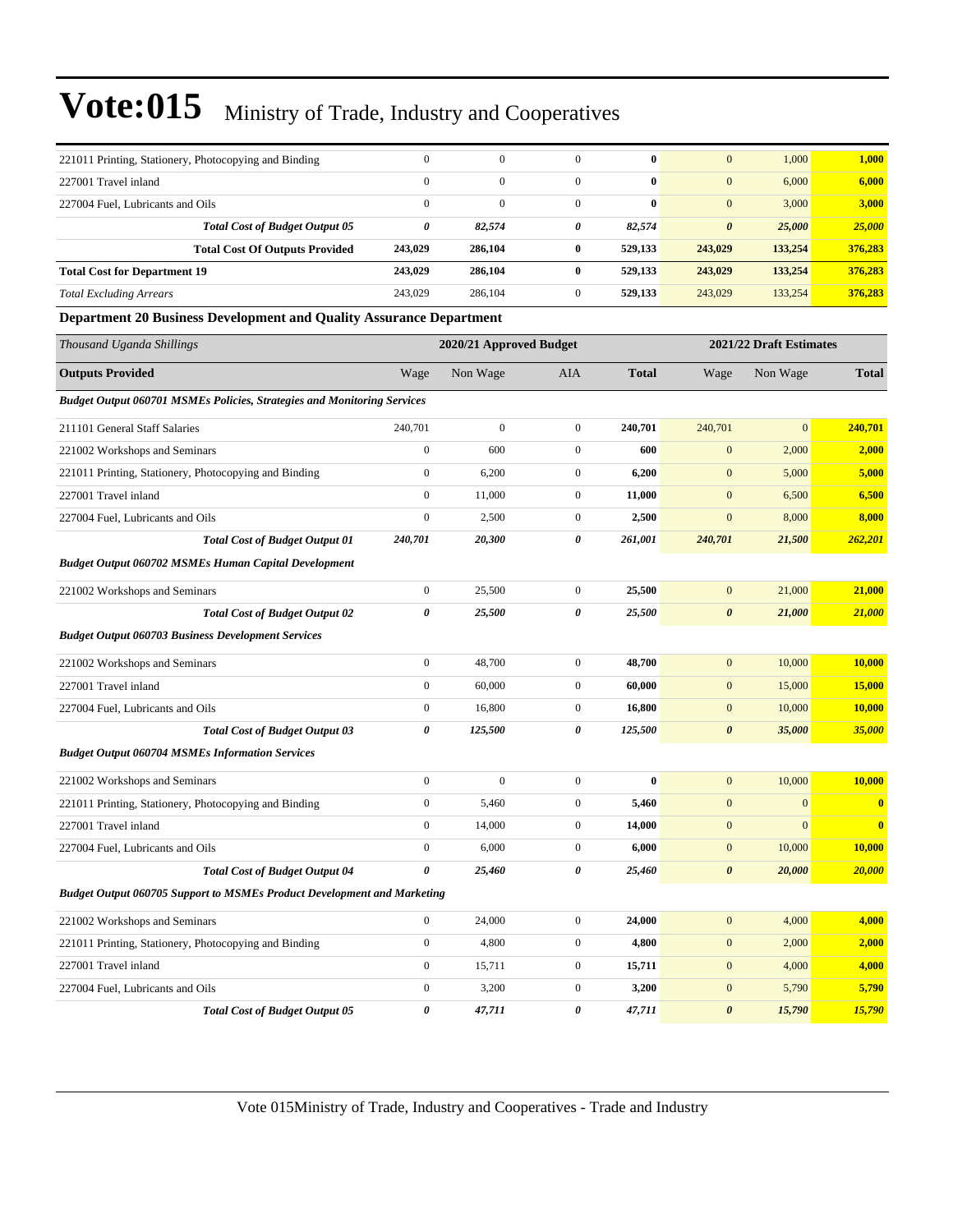#### *Budget Output 060706 Enterprise Training and Advisory Services*

|                                       | $\mathbf{0}$                                                                                                                                                      | 10.000  |              | 10,000  | $\mathbf{0}$          | 10,000  | 10,000  |
|---------------------------------------|-------------------------------------------------------------------------------------------------------------------------------------------------------------------|---------|--------------|---------|-----------------------|---------|---------|
|                                       | $\mathbf{0}$                                                                                                                                                      | 3,635   |              | 3,635   | $\mathbf{0}$          | 1,000   | 1,000   |
|                                       | $\mathbf{0}$                                                                                                                                                      | 36,000  | $\Omega$     | 36,000  | $\boldsymbol{0}$      | 3,000   | 3,000   |
|                                       | $\mathbf{0}$                                                                                                                                                      | 10.400  | $\mathbf{0}$ | 10,400  | $\mathbf{0}$          | 1,803   | 1,803   |
| <b>Total Cost of Budget Output 06</b> | 0                                                                                                                                                                 | 60,035  | 0            | 60,035  | $\boldsymbol{\theta}$ | 15,803  | 15,803  |
| <b>Total Cost Of Outputs Provided</b> | 240,701                                                                                                                                                           | 304.506 | $\mathbf{0}$ | 545,207 | 240,701               | 129,093 | 369,795 |
|                                       | 240,701                                                                                                                                                           | 304,506 | 0            | 545,207 | 240,701               | 129,093 | 369,795 |
|                                       | 240,701                                                                                                                                                           | 304,506 | $\Omega$     | 545,207 | 240,701               | 129,093 | 369,795 |
|                                       | 221002 Workshops and Seminars<br>221011 Printing, Stationery, Photocopying and Binding<br>227004 Fuel, Lubricants and Oils<br><b>Total Cost for Department 20</b> |         |              |         |                       |         |         |

|                                           | GoU       | <b>External Fin</b> | AIA | <b>Total</b> | GoU     | <b>External Fin</b> | <b>Total</b> |
|-------------------------------------------|-----------|---------------------|-----|--------------|---------|---------------------|--------------|
| <b>Total Cost for Sub-SubProgramme 07</b> | 1,102,555 |                     |     | 1.102.555    | 746,078 | $\bf{0}$            | 746,078      |
| <b>Total Excluding Arrears</b>            | 1,102,555 |                     |     | 1.102.555    | 746,078 | $\overline{0}$      | 746,078      |

*Sub-SubProgrammme 49 General Administration, Policy and Planning*

*Recurrent Budget Estimates*

#### **Department 01 HQs and Administration**

| Thousand Uganda Shillings                                                   |              | 2020/21 Approved Budget |                |              |              | 2021/22 Draft Estimates |              |  |  |
|-----------------------------------------------------------------------------|--------------|-------------------------|----------------|--------------|--------------|-------------------------|--------------|--|--|
| <b>Outputs Provided</b>                                                     | Wage         | Non Wage                | <b>AIA</b>     | <b>Total</b> | Wage         | Non Wage                | <b>Total</b> |  |  |
| Budget Output 064901 Policy, consultation, planning and monitoring services |              |                         |                |              |              |                         |              |  |  |
| 211101 General Staff Salaries                                               | 664,926      | $\Omega$                | $\Omega$       | 664,926      | 664,926      | $\Omega$                | 664,926      |  |  |
| 211103 Allowances (Inc. Casuals, Temporary)                                 | $\mathbf{0}$ | 22,200                  | $\overline{0}$ | 22,200       | $\mathbf{0}$ | 11,200                  | 11,200       |  |  |
| 221008 Computer supplies and Information Technology (IT)                    | $\mathbf{0}$ | 1,200                   | $\overline{0}$ | 1,200        | $\mathbf{0}$ | 600                     | 600          |  |  |
| 221009 Welfare and Entertainment                                            | $\mathbf{0}$ | 3.600                   | $\overline{0}$ | 3.600        | $\mathbf{0}$ | 2,600                   | 2,600        |  |  |
| 221011 Printing, Stationery, Photocopying and Binding                       | $\mathbf{0}$ | 2.400                   | $\overline{0}$ | 2,400        | $\mathbf{0}$ | 1,200                   | 1,200        |  |  |
| 222001 Telecommunications                                                   | $\mathbf{0}$ | 4,800                   | $\overline{0}$ | 4,800        | $\mathbf{0}$ | 1,200                   | 1,200        |  |  |
| 223004 Guard and Security services                                          | $\mathbf{0}$ | 5,400                   | $\overline{0}$ | 5,400        | $\mathbf{0}$ | 3,400                   | 3,400        |  |  |
| 227001 Travel inland                                                        | $\mathbf{0}$ | 15,000                  | $\overline{0}$ | 15,000       | $\mathbf{0}$ | 8,000                   | 8,000        |  |  |
| 227002 Travel abroad                                                        | $\theta$     | 45,000                  | $\overline{0}$ | 45,000       | $\mathbf{0}$ | 10,000                  | 10,000       |  |  |
| 227004 Fuel, Lubricants and Oils                                            | $\Omega$     | 11,000                  | $\overline{0}$ | 11,000       | $\mathbf{0}$ | 403,500                 | 403,500      |  |  |
| 228002 Maintenance - Vehicles                                               | $\mathbf{0}$ | 7,000                   | $\overline{0}$ | 7,000        | $\mathbf{0}$ | 2,500                   | 2,500        |  |  |
| <b>Total Cost of Budget Output 01</b>                                       | 664,926      | 117,600                 | 0              | 782,526      | 664,926      | 444,200                 | 1,109,126    |  |  |
| <b>Budget Output 064902 Sector Coordination and Administrative Services</b> |              |                         |                |              |              |                         |              |  |  |
| 211103 Allowances (Inc. Casuals, Temporary)                                 | $\mathbf{0}$ | 441.785                 | $\overline{0}$ | 441,785      | $\mathbf{0}$ | 191,785                 | 191,785      |  |  |
| 221001 Advertising and Public Relations                                     | $\mathbf{0}$ | 10,000                  | $\overline{0}$ | 10,000       | $\mathbf{0}$ | 4,000                   | 4,000        |  |  |
| 221007 Books, Periodicals & Newspapers                                      | $\mathbf{0}$ | 25,000                  | $\overline{0}$ | 25,000       | $\mathbf{0}$ | 10,000                  | 10,000       |  |  |
| 221008 Computer supplies and Information Technology (IT)                    | $\mathbf{0}$ | 8,400                   | $\overline{0}$ | 8,400        | $\mathbf{0}$ | 2,500                   | 2,500        |  |  |
| 221009 Welfare and Entertainment                                            | $\mathbf{0}$ | 22,385                  | $\overline{0}$ | 22,385       | $\mathbf{0}$ | 5,693                   | 5,693        |  |  |
| 221011 Printing, Stationery, Photocopying and Binding                       | $\mathbf{0}$ | 16,800                  | $\overline{0}$ | 16,800       | $\mathbf{0}$ | 4,400                   | 4,400        |  |  |
| 221012 Small Office Equipment                                               | $\mathbf{0}$ | 7,200                   | $\mathbf{0}$   | 7,200        | $\mathbf{0}$ | 2,000                   | 2,000        |  |  |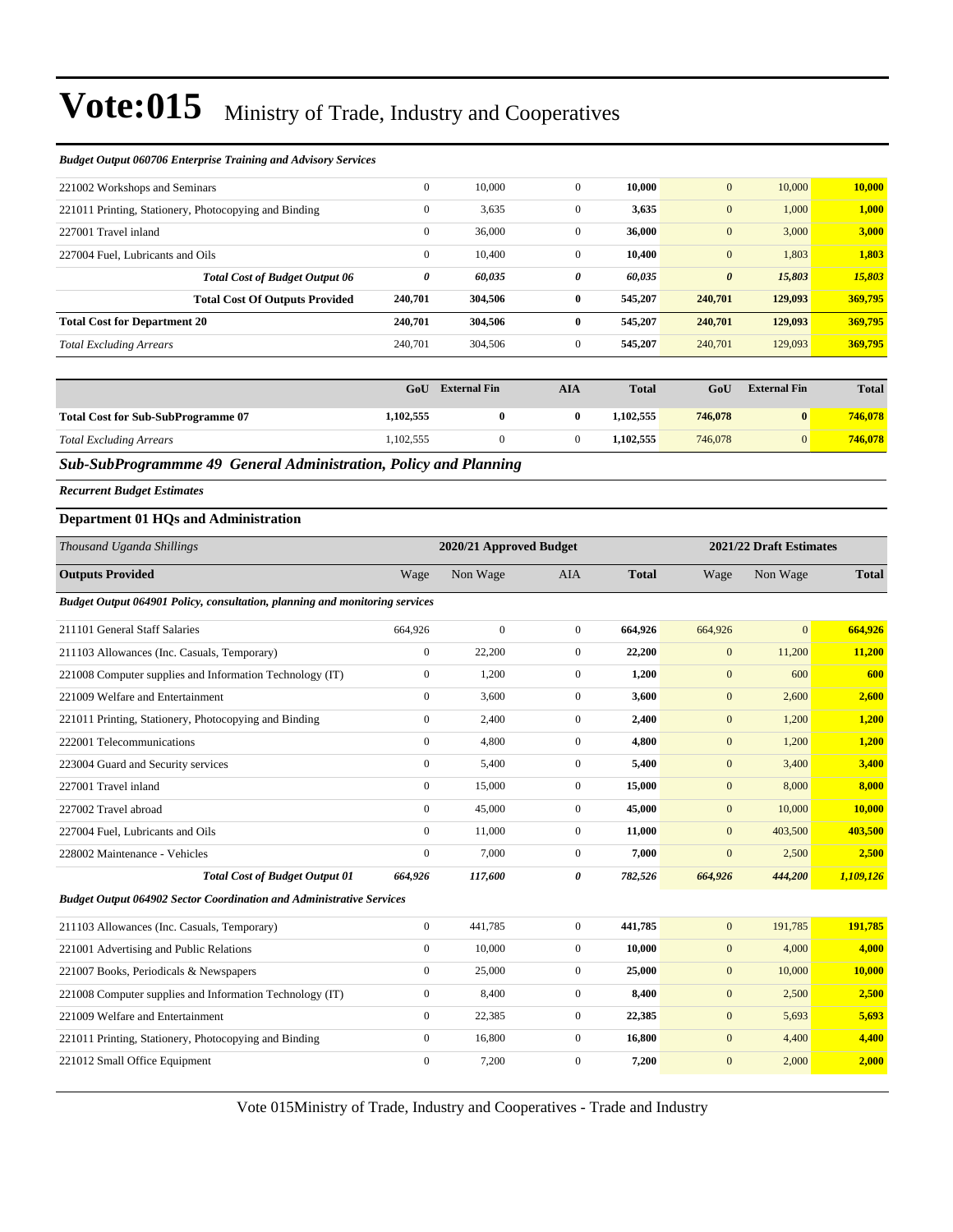| 221016 IFMS Recurrent costs                                    | $\boldsymbol{0}$ | 45,000    | $\mathbf{0}$     | 45,000    | $\mathbf{0}$<br>25,000             | 25,000        |
|----------------------------------------------------------------|------------------|-----------|------------------|-----------|------------------------------------|---------------|
| 222001 Telecommunications                                      | $\boldsymbol{0}$ | 12,000    | $\boldsymbol{0}$ | 12,000    | $\boldsymbol{0}$<br>3,600          | 3,600         |
| 222003 Information and communications technology (ICT)         | $\boldsymbol{0}$ | 80,000    | $\mathbf{0}$     | 80,000    | 20,000<br>$\boldsymbol{0}$         | 20,000        |
| 223001 Property Expenses                                       | $\boldsymbol{0}$ | 20,000    | $\mathbf{0}$     | 20,000    | $\mathbf{0}$<br>5,000              | 5,000         |
| 223004 Guard and Security services                             | $\boldsymbol{0}$ | 82,000    | $\mathbf{0}$     | 82,000    | $\mathbf{0}$<br>82,000             | 82,000        |
| 223005 Electricity                                             | $\boldsymbol{0}$ | 100,000   | $\mathbf{0}$     | 100,000   | $\mathbf{0}$<br>100,000            | 100,000       |
| 223006 Water                                                   | $\boldsymbol{0}$ | 18,000    | $\mathbf{0}$     | 18,000    | $\boldsymbol{0}$<br>18,000         | 18,000        |
| 224004 Cleaning and Sanitation                                 | $\boldsymbol{0}$ | 75,000    | $\boldsymbol{0}$ | 75,000    | $\boldsymbol{0}$<br>75,000         | 75,000        |
| 225001 Consultancy Services- Short term                        | $\boldsymbol{0}$ | 20,000    | $\mathbf{0}$     | 20,000    | $\mathbf{0}$<br>5,000              | 5,000         |
| 227001 Travel inland                                           | $\boldsymbol{0}$ | 16,500    | $\mathbf{0}$     | 16,500    | $\mathbf{0}$<br>5,250              | 5,250         |
| 227004 Fuel, Lubricants and Oils                               | $\boldsymbol{0}$ | 41,307    | $\mathbf{0}$     | 41,307    | $\mathbf{0}$<br>195,580            | 195,580       |
| 228001 Maintenance - Civil                                     | $\boldsymbol{0}$ | 34,000    | $\mathbf{0}$     | 34,000    | $\boldsymbol{0}$<br>10,000         | 10,000        |
| 228002 Maintenance - Vehicles                                  | $\boldsymbol{0}$ | 28,000    | $\mathbf{0}$     | 28,000    | $\boldsymbol{0}$<br>10,000         | 10,000        |
| 228003 Maintenance - Machinery, Equipment & Furniture          | $\boldsymbol{0}$ | 35,000    | $\mathbf{0}$     | 35,000    | $\boldsymbol{0}$<br>12,500         | 12,500        |
| <b>Total Cost of Budget Output 02</b>                          | 0                | 1,138,376 | 0                | 1,138,376 | $\pmb{\theta}$<br>787,306          | 787,306       |
| <b>Budget Output 064903 Ministerial Support Services</b>       |                  |           |                  |           |                                    |               |
| 211103 Allowances (Inc. Casuals, Temporary)                    | $\boldsymbol{0}$ | 145,875   | $\mathbf{0}$     | 145,875   | 37,938<br>$\mathbf{0}$             | 37,938        |
| 221002 Workshops and Seminars                                  | $\boldsymbol{0}$ | 23,400    | $\boldsymbol{0}$ | 23,400    | $\boldsymbol{0}$<br>5,200          | 5,200         |
| 221009 Welfare and Entertainment                               | $\boldsymbol{0}$ | 10,800    | $\mathbf{0}$     | 10,800    | $\mathbf{0}$<br>3,400              | 3,400         |
| 221011 Printing, Stationery, Photocopying and Binding          | $\boldsymbol{0}$ | 6,000     | $\boldsymbol{0}$ | 6,000     | $\boldsymbol{0}$<br>2,000          | 2,000         |
| 222001 Telecommunications                                      | $\boldsymbol{0}$ | 9,600     | $\mathbf{0}$     | 9,600     | $\boldsymbol{0}$<br>3,600          | 3,600         |
| 223004 Guard and Security services                             | $\boldsymbol{0}$ | 67,800    | $\mathbf{0}$     | 67,800    | $\boldsymbol{0}$<br>23,900         | 23,900        |
| 227001 Travel inland                                           | $\boldsymbol{0}$ | 36,000    | $\mathbf{0}$     | 36,000    | $\boldsymbol{0}$<br>15,000         | 15,000        |
| 227002 Travel abroad                                           | $\boldsymbol{0}$ | 121,270   | $\mathbf{0}$     | 121,270   | $\mathbf{0}$<br>35,635             | 35,635        |
| 227004 Fuel, Lubricants and Oils                               | $\boldsymbol{0}$ | 119,210   | $\mathbf{0}$     | 119,210   | $\mathbf{0}$<br>35,557             | 35,557        |
| 228002 Maintenance - Vehicles                                  | $\boldsymbol{0}$ | 25,000    | $\mathbf{0}$     | 25,000    | $\boldsymbol{0}$<br>10,000         | 10,000        |
| <b>Total Cost of Budget Output 03</b>                          | 0                | 564,955   | 0                | 564,955   | $\boldsymbol{\theta}$<br>172,229   | 172,229       |
| <b>Budget Output 064907 Human Resource Management Services</b> |                  |           |                  |           |                                    |               |
| 211103 Allowances (Inc. Casuals, Temporary)                    | $\boldsymbol{0}$ | 57,960    | $\mathbf{0}$     | 57,960    | $\mathbf{0}$<br>28,480             | 28,480        |
| 212102 Pension for General Civil Service                       | $\boldsymbol{0}$ | 3,886,274 | $\boldsymbol{0}$ | 3,886,274 | $\boldsymbol{0}$<br>3,928,486      | 3,928,486     |
| 212106 Validation of old Pensioners                            | $\boldsymbol{0}$ | 38,610    | $\boldsymbol{0}$ | 38,610    | 12,805<br>$\mathbf{0}$             | 12,805        |
| 213001 Medical expenses (To employees)                         | $\boldsymbol{0}$ | 10,000    | $\boldsymbol{0}$ | 10,000    | $\mathbf{0}$<br>10,000             | <b>10,000</b> |
| 213002 Incapacity, death benefits and funeral expenses         | $\boldsymbol{0}$ | 2,400     | $\boldsymbol{0}$ | 2,400     | $\mathbf{0}$<br>2,400              | 2,400         |
| 213004 Gratuity Expenses                                       | $\boldsymbol{0}$ | 260,628   | $\boldsymbol{0}$ | 260,628   | $\boldsymbol{0}$<br>94,081         | 94,081        |
| 221003 Staff Training                                          | $\boldsymbol{0}$ | 80,212    | $\boldsymbol{0}$ | 80,212    | $\boldsymbol{0}$<br>20,106         | 20,106        |
| 221009 Welfare and Entertainment                               | $\boldsymbol{0}$ | 19,840    | $\boldsymbol{0}$ | 19,840    | $\boldsymbol{0}$<br>7,920          | 7,920         |
| 221020 IPPS Recurrent Costs                                    | $\boldsymbol{0}$ | 25,000    | $\boldsymbol{0}$ | 25,000    | $\boldsymbol{0}$<br>12,500         | 12,500        |
| 227001 Travel inland                                           | $\boldsymbol{0}$ | 3,000     | $\boldsymbol{0}$ | 3,000     | $\mathbf{0}$<br>2,000              | 2,000         |
| 227002 Travel abroad                                           | $\boldsymbol{0}$ | 3,400     | $\boldsymbol{0}$ | 3,400     | $\mathbf{0}$<br>1,000              | 1,000         |
| 227004 Fuel, Lubricants and Oils                               | $\boldsymbol{0}$ | 5,000     | $\boldsymbol{0}$ | 5,000     | $\boldsymbol{0}$<br>1,750          | 1,750         |
| <b>Total Cost of Budget Output 07</b>                          | 0                | 4,392,323 | 0                | 4,392,323 | $\boldsymbol{\theta}$<br>4,121,528 | 4,121,528     |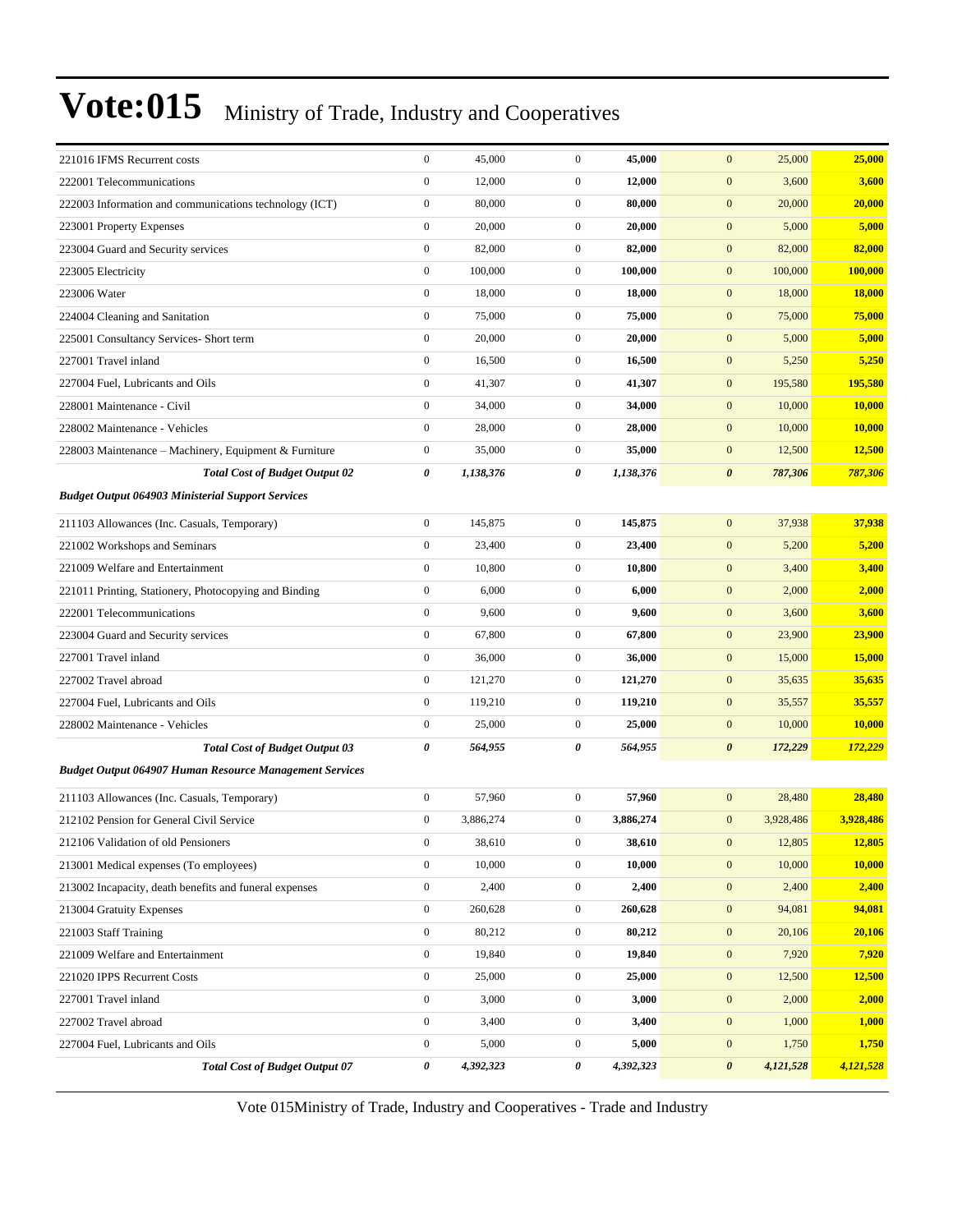#### *Budget Output 064920 Records Management Services*

| 222002 Postage and Courier                                                               | $\boldsymbol{0}$      | 22,191                    | $\mathbf{0}$     | 22,191       | $\mathbf{0}$              | 8,096                   | 8,096                   |
|------------------------------------------------------------------------------------------|-----------------------|---------------------------|------------------|--------------|---------------------------|-------------------------|-------------------------|
| <b>Total Cost of Budget Output 20</b>                                                    | 0                     | 22,191                    | 0                | 22,191       | $\boldsymbol{\theta}$     | 8,096                   | 8,096                   |
| <b>Total Cost Of Outputs Provided</b>                                                    | 664,926               | 6,235,445                 | $\bf{0}$         | 6,900,371    | 664,926                   | 5,533,359               | 6,198,285               |
| <b>Outputs Funded</b>                                                                    | Wage                  | Non Wage                  | AIA              | <b>Total</b> | Wage                      | Non Wage                | <b>Total</b>            |
| <b>Budget Output 064951 Contributions and Memberships to International Organisations</b> |                       |                           |                  |              |                           |                         |                         |
| 262101 Contributions to International Organisations (Current)                            | $\boldsymbol{0}$      | 3,400,001                 | $\mathbf{0}$     | 3,400,001    | $\mathbf{0}$              | 3,400,001               | 3,400,001               |
| o/w COMESA                                                                               | $\theta$              | $\boldsymbol{\mathit{0}}$ | 0                | $\bf{0}$     | $\boldsymbol{0}$          | 3,400,001               | 3,400,001               |
| o/w COMESA                                                                               | $\boldsymbol{\theta}$ | 3,400,001                 | 0                | 3,400,001    | $\boldsymbol{\mathit{0}}$ | $\theta$                | $\overline{\mathbf{0}}$ |
| <b>Total Cost of Budget Output 51</b>                                                    | 0                     | 3,400,001                 | 0                | 3,400,001    | $\boldsymbol{\theta}$     | 3,400,001               | 3,400,001               |
| <b>Total Cost Of Outputs Funded</b>                                                      | $\bf{0}$              | 3,400,001                 | $\bf{0}$         | 3,400,001    | $\bf{0}$                  | 3,400,001               | 3,400,001               |
| <b>Arrears</b>                                                                           | Wage                  | Non Wage                  | AIA              | <b>Total</b> | Wage                      | Non Wage                | <b>Total</b>            |
| <b>Budget Output 064999 Arrears</b>                                                      |                       |                           |                  |              |                           |                         |                         |
| 321605 Domestic arrears (Budgeting)                                                      | $\boldsymbol{0}$      | 2,918,550                 | $\mathbf{0}$     | 2,918,550    | $\mathbf{0}$              | 5,365,000               | 5,365,000               |
| <b>Total Cost of Budget Output 99</b>                                                    | 0                     | 2,918,550                 | 0                | 2,918,550    | $\boldsymbol{\theta}$     | 5,365,000               | 5,365,000               |
| <b>Total Cost Of Arrears</b>                                                             | $\bf{0}$              | 2,918,550                 | $\bf{0}$         | 2,918,550    | $\bf{0}$                  | 5,365,000               | 5,365,000               |
| <b>Total Cost for Department 01</b>                                                      | 664,926               | 12,553,996                | $\bf{0}$         | 13,218,922   | 664,926                   | 14,298,360              | 14,963,286              |
| <b>Total Excluding Arrears</b>                                                           | 664,926               | 9,635,446                 | $\mathbf{0}$     | 10,300,372   | 664,926                   | 8,933,360               | 9,598,286               |
| Department 15 Internal Audit                                                             |                       |                           |                  |              |                           |                         |                         |
| Thousand Uganda Shillings                                                                |                       | 2020/21 Approved Budget   |                  |              |                           | 2021/22 Draft Estimates |                         |
| <b>Outputs Provided</b>                                                                  | Wage                  | Non Wage                  | <b>AIA</b>       | <b>Total</b> | Wage                      | Non Wage                | <b>Total</b>            |
| Budget Output 064901 Policy, consultation, planning and monitoring services              |                       |                           |                  |              |                           |                         |                         |
| 211101 General Staff Salaries                                                            | 24,859                | $\boldsymbol{0}$          | $\mathbf{0}$     | 24,859       | 24,859                    | $\mathbf{0}$            | 24,859                  |
| 211103 Allowances (Inc. Casuals, Temporary)                                              | $\boldsymbol{0}$      | 13,515                    | $\boldsymbol{0}$ | 13,515       | $\boldsymbol{0}$          | 13,515                  | 13,515                  |
| 227001 Travel inland                                                                     | $\boldsymbol{0}$      | 32,550                    | $\mathbf{0}$     | 32,550       | $\boldsymbol{0}$          | 8,000                   | 8,000                   |
| 227004 Fuel, Lubricants and Oils                                                         | $\overline{0}$        | 19,235                    | $\mathbf{0}$     | 19,235       | $\mathbf{0}$              | 6,169                   | 6,169                   |
| <b>Total Cost of Budget Output 01</b>                                                    | 24,859                | 65,300                    | 0                | 90,159       | 24,859                    | 27,684                  | 52,542                  |
| <b>Total Cost Of Outputs Provided</b>                                                    | 24,859                | 65,300                    | $\bf{0}$         | 90,159       | 24,859                    | 27,684                  | 52,542                  |
| <b>Total Cost for Department 15</b>                                                      | 24,859                | 65,300                    | $\bf{0}$         | 90,159       | 24,859                    | 27,684                  | 52,542                  |
| <b>Total Excluding Arrears</b>                                                           | 24,859                | 65,300                    | $\boldsymbol{0}$ | 90,159       | 24,859                    | 27,684                  | 52,542                  |
| <b>Department 17 Policy and Planning</b>                                                 |                       |                           |                  |              |                           |                         |                         |
| Thousand Uganda Shillings                                                                |                       | 2020/21 Approved Budget   |                  |              |                           | 2021/22 Draft Estimates |                         |
| <b>Outputs Provided</b>                                                                  | Wage                  | Non Wage                  | AIA              | <b>Total</b> | Wage                      | Non Wage                | <b>Total</b>            |
| Budget Output 064901 Policy, consultation, planning and monitoring services              |                       |                           |                  |              |                           |                         |                         |
| 211101 General Staff Salaries                                                            | 133,979               | $\boldsymbol{0}$          | $\mathbf{0}$     | 133,979      | 133,979                   | $\mathbf{0}$            | 133,979                 |
| 211103 Allowances (Inc. Casuals, Temporary)                                              | $\boldsymbol{0}$      | 75,000                    | $\mathbf{0}$     | 75,000       | $\mathbf{0}$              | 60,000                  | 60,000                  |
| 221002 Workshops and Seminars                                                            | $\boldsymbol{0}$      | 61,746                    | $\boldsymbol{0}$ | 61,746       | $\mathbf{0}$              | $\mathbf{0}$            | $\bf{0}$                |
|                                                                                          |                       |                           |                  |              |                           |                         |                         |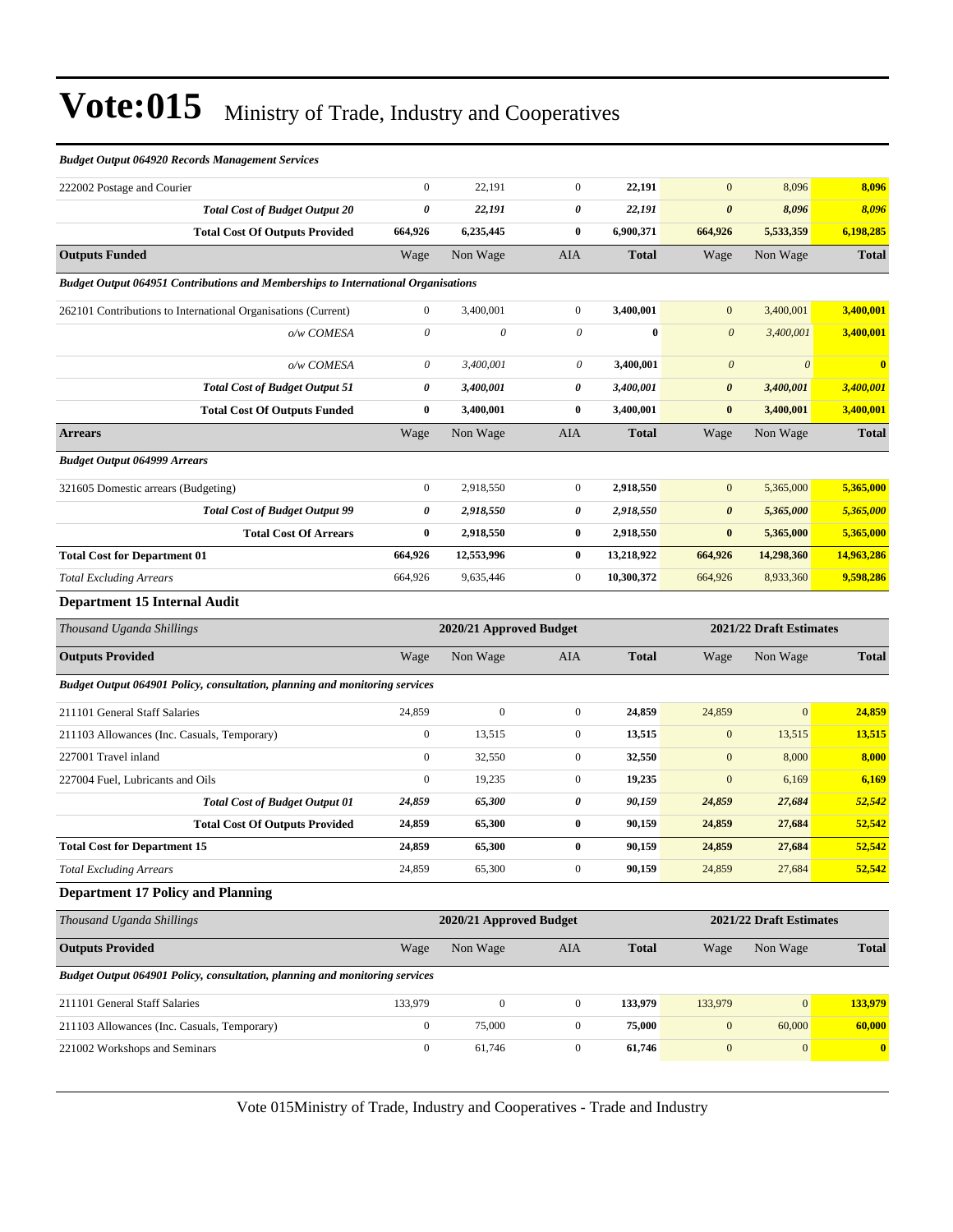| 221003 Staff Training                                                       | $\boldsymbol{0}$              | 20,000                  | $\mathbf{0}$     | 20,000       | $\mathbf{0}$          | 20,000                  | 20,000                |
|-----------------------------------------------------------------------------|-------------------------------|-------------------------|------------------|--------------|-----------------------|-------------------------|-----------------------|
| 221009 Welfare and Entertainment                                            | $\boldsymbol{0}$              | 8,784                   | $\mathbf{0}$     | 8,784        | $\mathbf{0}$          | $\mathbf{0}$            | $\bf{0}$              |
| 221011 Printing, Stationery, Photocopying and Binding                       | $\boldsymbol{0}$              | 11,100                  | $\mathbf{0}$     | 11,100       | $\mathbf{0}$          | $\mathbf{0}$            | $\bf{0}$              |
| 222001 Telecommunications                                                   | $\boldsymbol{0}$              | 3,600                   | $\mathbf{0}$     | 3,600        | $\mathbf{0}$          | $\mathbf{0}$            | $\bf{0}$              |
| 227001 Travel inland                                                        | $\mathbf{0}$                  | 20,310                  | $\mathbf{0}$     | 20,310       | $\mathbf{0}$          | 20,000                  | 20,000                |
| 227002 Travel abroad                                                        | $\boldsymbol{0}$              | 7,500                   | $\mathbf{0}$     | 7,500        | $\mathbf{0}$          | $\mathbf{0}$            | $\bf{0}$              |
| 227004 Fuel, Lubricants and Oils                                            | $\boldsymbol{0}$              | 24,000                  | $\mathbf{0}$     | 24,000       | $\mathbf{0}$          | 12,431                  | 12,431                |
| 228002 Maintenance - Vehicles                                               | $\boldsymbol{0}$              | 7,200                   | $\mathbf{0}$     | 7,200        | $\mathbf{0}$          | $\mathbf{0}$            | $\bf{0}$              |
| <b>Total Cost of Budget Output 01</b>                                       | 133,979                       | 239,240                 | 0                | 373,219      | 133,979               | 112,431                 | 246,410               |
| <b>Budget Output 064908 Research, Information and Statistical Services</b>  |                               |                         |                  |              |                       |                         |                       |
| 221002 Workshops and Seminars                                               | $\boldsymbol{0}$              | 39,240                  | $\boldsymbol{0}$ | 39,240       | $\mathbf{0}$          | $\mathbf{0}$            | $\bf{0}$              |
| <b>Total Cost of Budget Output 08</b>                                       | 0                             | 39,240                  | 0                | 39,240       | $\boldsymbol{\theta}$ | $\boldsymbol{\theta}$   | $\boldsymbol{\theta}$ |
| <b>Budget Output 064909 HIV/AIDS Mainstreaming</b>                          |                               |                         |                  |              |                       |                         |                       |
| 221002 Workshops and Seminars                                               | $\mathbf{0}$                  | $\boldsymbol{0}$        | $\mathbf{0}$     | $\bf{0}$     | $\mathbf{0}$          | 2,000                   | 2,000                 |
| <b>Total Cost of Budget Output 09</b>                                       | $\pmb{\theta}$                | 0                       | 0                | 0            | $\boldsymbol{\theta}$ | 2,000                   | 2,000                 |
| <b>Total Cost Of Outputs Provided</b>                                       | 133,979                       | 278,480                 | $\bf{0}$         | 412,459      | 133,979               | 114,431                 | 248,410               |
| <b>Total Cost for Department 17</b>                                         | 133,979                       | 278,480                 | $\bf{0}$         | 412,459      | 133,979               | 114,431                 | 248,410               |
| <b>Total Excluding Arrears</b>                                              | 133,979                       | 278,480                 | $\mathbf{0}$     | 412,459      | 133,979               | 114,431                 | 248,410               |
| <b>Development Budget Estimates</b>                                         |                               |                         |                  |              |                       |                         |                       |
|                                                                             |                               |                         |                  |              |                       |                         |                       |
| Project 1689 Retooling of Ministry of Trade and Industry                    |                               |                         |                  |              |                       |                         |                       |
| Thousand Uganda Shillings                                                   |                               | 2020/21 Approved Budget |                  |              |                       | 2021/22 Draft Estimates |                       |
| <b>Outputs Provided</b>                                                     | <b>GoU Dev't External Fin</b> |                         | <b>AIA</b>       | <b>Total</b> |                       | GoU Dev't External Fin  | <b>Total</b>          |
| Budget Output 064901 Policy, consultation, planning and monitoring services |                               |                         |                  |              |                       |                         |                       |
| 221002 Workshops and Seminars                                               |                               |                         |                  |              |                       |                         |                       |
|                                                                             | 45,005                        | $\boldsymbol{0}$        | $\boldsymbol{0}$ | 45,005       | 45,005                | $\mathbf{0}$            | 45,005                |
| Total Cost Of Budget Output 064901                                          | 45,005                        | 0                       | 0                | 45,005       | 45,005                | $\pmb{\theta}$          | 45,005                |
| <b>Budget Output 064902 Sector Coordination and Administrative Services</b> |                               |                         |                  |              |                       |                         |                       |
|                                                                             |                               |                         |                  |              |                       |                         |                       |
| 228001 Maintenance - Civil                                                  | 35,594                        | $\boldsymbol{0}$        | $\boldsymbol{0}$ | 35,594       | 35,594                | $\mathbf{0}$            | 35,594                |
| 228002 Maintenance - Vehicles                                               | 10,000                        | $\boldsymbol{0}$        | $\boldsymbol{0}$ | 10,000       | 10,000                | $\mathbf{0}$            | 10,000                |
| Total Cost Of Budget Output 064902                                          | 45,594                        | 0                       | 0                | 45,594       | 45,594                | $\boldsymbol{\theta}$   | 45,594                |
| <b>Budget Output 064903 Ministerial Support Services</b>                    |                               |                         |                  |              |                       |                         |                       |
| 223901 Rent – (Produced Assets) to other govt. units                        | 120,000                       | $\boldsymbol{0}$        | $\mathbf{0}$     | 120,000      | 120,000               | $\boldsymbol{0}$        | 120,000               |
| Total Cost Of Budget Output 064903                                          | 120,000                       | 0                       | 0                | 120,000      | 120,000               | $\boldsymbol{\theta}$   | <b>120,000</b>        |
| <b>Budget Output 064908 Research, Information and Statistical Services</b>  |                               |                         |                  |              |                       |                         |                       |
| 221002 Workshops and Seminars                                               | 40,000                        | $\boldsymbol{0}$        | $\boldsymbol{0}$ | 40,000       | 80,000                | $\overline{0}$          | 80,000                |
| 221003 Staff Training                                                       | 20,000                        | $\boldsymbol{0}$        | $\boldsymbol{0}$ | 20,000       | $\bf{0}$              | $\boldsymbol{0}$        | $\bf{0}$              |
| 227004 Fuel, Lubricants and Oils                                            | 20,000                        | $\boldsymbol{0}$        | $\boldsymbol{0}$ | 20,000       | $\mathbf{0}$          | $\mathbf{0}$            | $\bf{0}$              |
| Total Cost Of Budget Output 064908                                          | 80,000                        | 0                       | 0                | 80,000       | 80,000                | 0                       | 80,000                |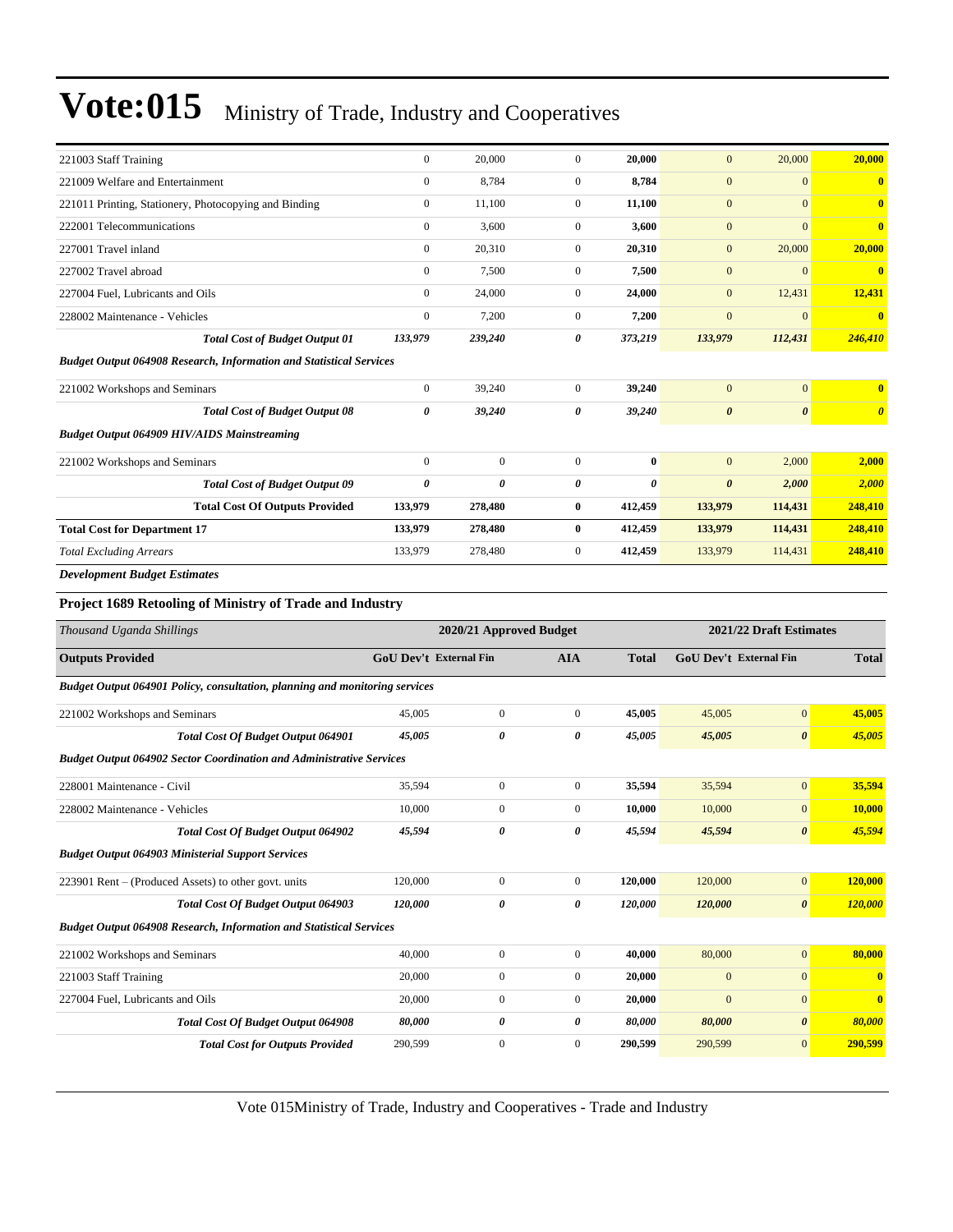| <b>Outputs Funded</b>                                                          | <b>GoU Dev't External Fin</b> |                     | <b>AIA</b>       | <b>Total</b> | <b>GoU Dev't External Fin</b> |                       | <b>Total</b> |  |
|--------------------------------------------------------------------------------|-------------------------------|---------------------|------------------|--------------|-------------------------------|-----------------------|--------------|--|
| <b>Budget Output 064952 Support to other Government Units</b>                  |                               |                     |                  |              |                               |                       |              |  |
| 263204 Transfers to other govt. Units (Capital)                                | 3,150,000                     | $\overline{0}$      | $\overline{0}$   | 3,150,000    | 3,150,000                     | $\mathbf{0}$          | 3,150,000    |  |
| o/w Management Training and Advisory Centre (MTAC)                             | 3,000,000                     | $\theta$            | $\theta$         | 3,000,000    | $\theta$                      | $\mathcal{O}$         | $\bf{0}$     |  |
| o/w Uganda Warehouse Receipt System Authority (UWRSA)                          | 150,000                       | $\theta$            | $\theta$         | 150,000      | $\theta$                      | $\theta$              | $\mathbf{0}$ |  |
| o/w Uganda Warehouse Receipt System Authority (UWRSA)                          | 0                             | 0                   | $\theta$         | $\mathbf{0}$ | 150,000                       | $\theta$              | 150,000      |  |
| o/w Management Training and Advisory Centre (MTAC)                             | $\theta$                      | $\theta$            | $\theta$         | $\bf{0}$     | 3,000,000                     | $\mathcal{O}$         | 3,000,000    |  |
| Total Cost Of Budget Output 064952                                             | 3,150,000                     | 0                   | 0                | 3,150,000    | 3,150,000                     | $\boldsymbol{\theta}$ | 3,150,000    |  |
| <b>Total Cost for Outputs Funded</b>                                           | 3,150,000                     | $\overline{0}$      | $\overline{0}$   | 3,150,000    | 3,150,000                     | $\Omega$              | 3,150,000    |  |
| <b>Capital Purchases</b>                                                       | <b>GoU Dev't External Fin</b> |                     | <b>AIA</b>       | Total        | <b>GoU Dev't External Fin</b> |                       | <b>Total</b> |  |
| Budget Output 064976 Purchase of Office and ICT Equipment, including Software  |                               |                     |                  |              |                               |                       |              |  |
| 312213 ICT Equipment                                                           | 60,000                        | $\overline{0}$      | $\overline{0}$   | 60,000       | 60,000                        | $\mathbf{0}$          | 60,000       |  |
| Total Cost Of Budget Output 064976                                             | 60,000                        | $\theta$            | 0                | 60,000       | 60,000                        | $\boldsymbol{\theta}$ | 60,000       |  |
| Budget Output 064978 Purchase of Office and Residential Furniture and Fittings |                               |                     |                  |              |                               |                       |              |  |
| 312203 Furniture & Fixtures                                                    | 75,401                        | $\mathbf{0}$        | $\overline{0}$   | 75,401       | 75,401                        | $\mathbf{0}$          | 75,401       |  |
| <b>Total Cost Of Budget Output 064978</b>                                      | 75,401                        | 0                   | 0                | 75,401       | 75,401                        | $\boldsymbol{\theta}$ | 75,401       |  |
| <b>Total Cost for Capital Purchases</b>                                        | 135,401                       | $\overline{0}$      | $\overline{0}$   | 135,401      | 135,401                       | $\overline{0}$        | 135,401      |  |
| <b>Total Cost for Project: 1689</b>                                            | 3,576,000                     | $\overline{0}$      | $\overline{0}$   | 3,576,000    | 3,576,000                     | $\overline{0}$        | 3,576,000    |  |
| <b>Total Excluding Arrears</b>                                                 | 3,576,000                     | $\boldsymbol{0}$    | $\overline{0}$   | 3,576,000    | 3,576,000                     | $\overline{0}$        | 3,576,000    |  |
|                                                                                | GoU                           | <b>External Fin</b> | <b>AIA</b>       | <b>Total</b> | GoU                           | <b>External Fin</b>   | <b>Total</b> |  |
| <b>Total Cost for Sub-SubProgramme 49</b>                                      | 17,297,539                    | $\bf{0}$            | $\bf{0}$         | 17,297,539   | 18,840,239                    | $\bf{0}$              | 18,840,239   |  |
| <b>Total Excluding Arrears</b>                                                 | 14,378,990                    | $\mathbf{0}$        | $\boldsymbol{0}$ | 14,378,990   | 13,475,239                    | $\overline{0}$        | 13,475,239   |  |
|                                                                                | GoU                           | <b>External Fin</b> | <b>AIA</b>       | <b>Total</b> | GoU                           | <b>External Fin.</b>  | <b>Total</b> |  |
| <b>Grand Total for Vote 015</b>                                                | 81,976,118                    | 10,202,411          | $\bf{0}$         | 92,178,529   | 61,831,711                    | 7,693,503             | 69,525,214   |  |
| <b>Total Excluding Arrears</b>                                                 | 79,057,568                    | 10,202,411          | $\overline{0}$   | 89,259,980   | 56,466,711                    | 7,693,503             | 64,160,214   |  |